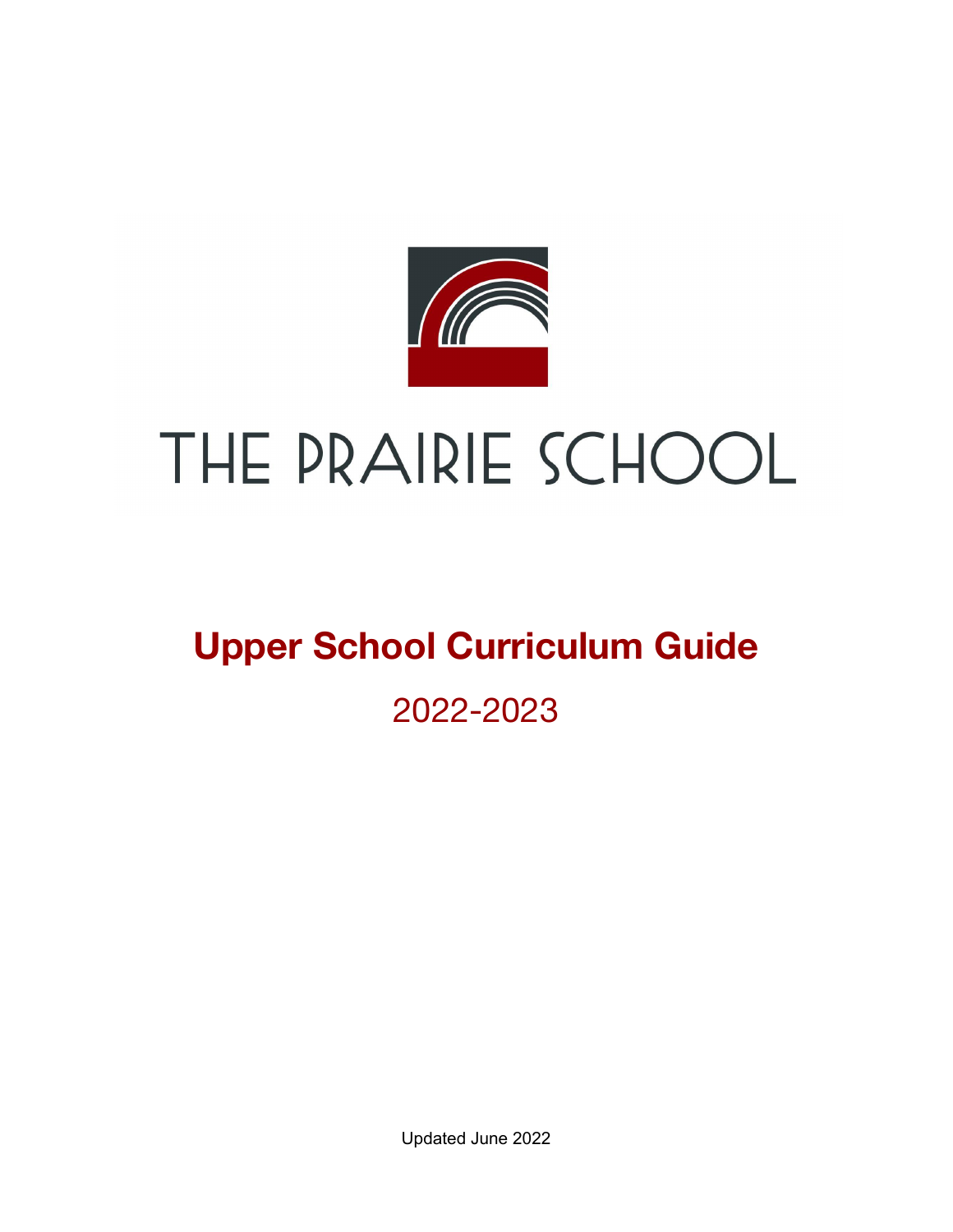#### **Table of Contents**

| <b>Graduation Requirements at The Prairie School</b> | $\overline{\mathbf{4}}$ |
|------------------------------------------------------|-------------------------|
| <b>Course Selection Overview</b>                     | 6                       |
| <b>Capstone Research Project</b>                     | $\overline{7}$          |
| <b>Computer Science &amp; Information Systems</b>    | 7                       |
| <b>English</b>                                       | 8                       |
| <b>Health &amp; Fitness</b>                          | 10                      |
| <b>Mathematics</b>                                   | 11                      |
| <b>Performing Arts</b>                               | 14                      |
| <b>Science</b>                                       | 16                      |
| <b>Social Studies</b>                                | 19                      |
| <b>Visual Arts</b>                                   | 21                      |
| <b>World Language</b>                                | 23                      |
| <b>Appendix</b>                                      | 27                      |
| <b>Exercise Requirement Opportunities</b>            | 28                      |
| <b>Interscholastic Sports</b>                        | 29                      |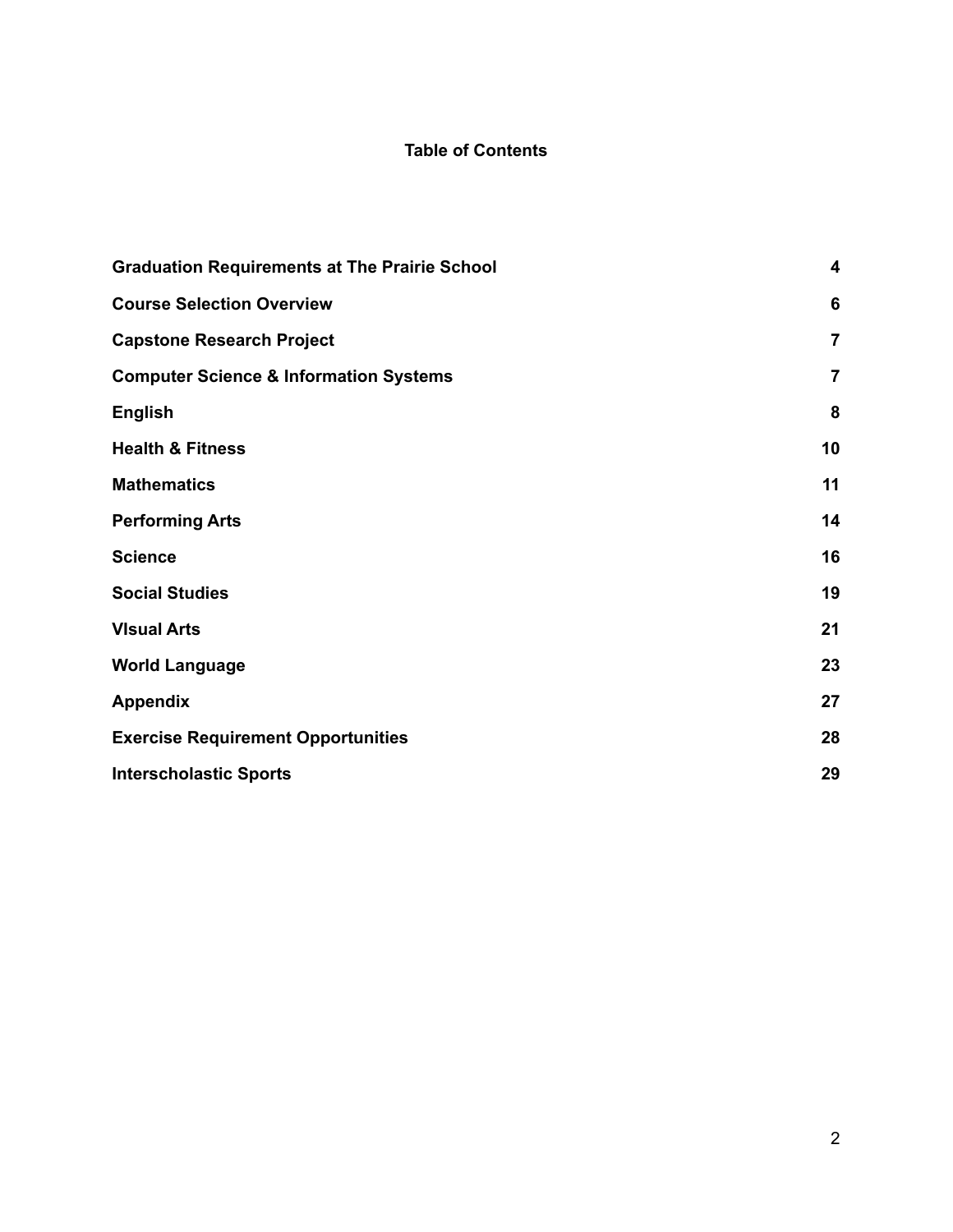Dear Upper School Family,

The purpose of The Prairie School Upper School Curriculum Guide is to provide families with a succinct, informative, and transparent document that details our academic and co-curricular requirements.

Please take a moment to read the opening pages for brief descriptions of the four main requirement categories and an overview of courses for grades 9-12. Concise descriptions of courses offered within the respective disciplines follow.

With every new year, our course offerings are likely to change slightly because we believe our academic offerings can never be stagnant and uninspiring. Curriculum in a school like ours is a living entity, representative of students' needs and interests, and of best practices in an independent school education.

I hope you will find this document useful as your main source of information about the Upper School curriculum and graduation requirements.

<span id="page-2-0"></span>Margaret McDonough Head of Upper School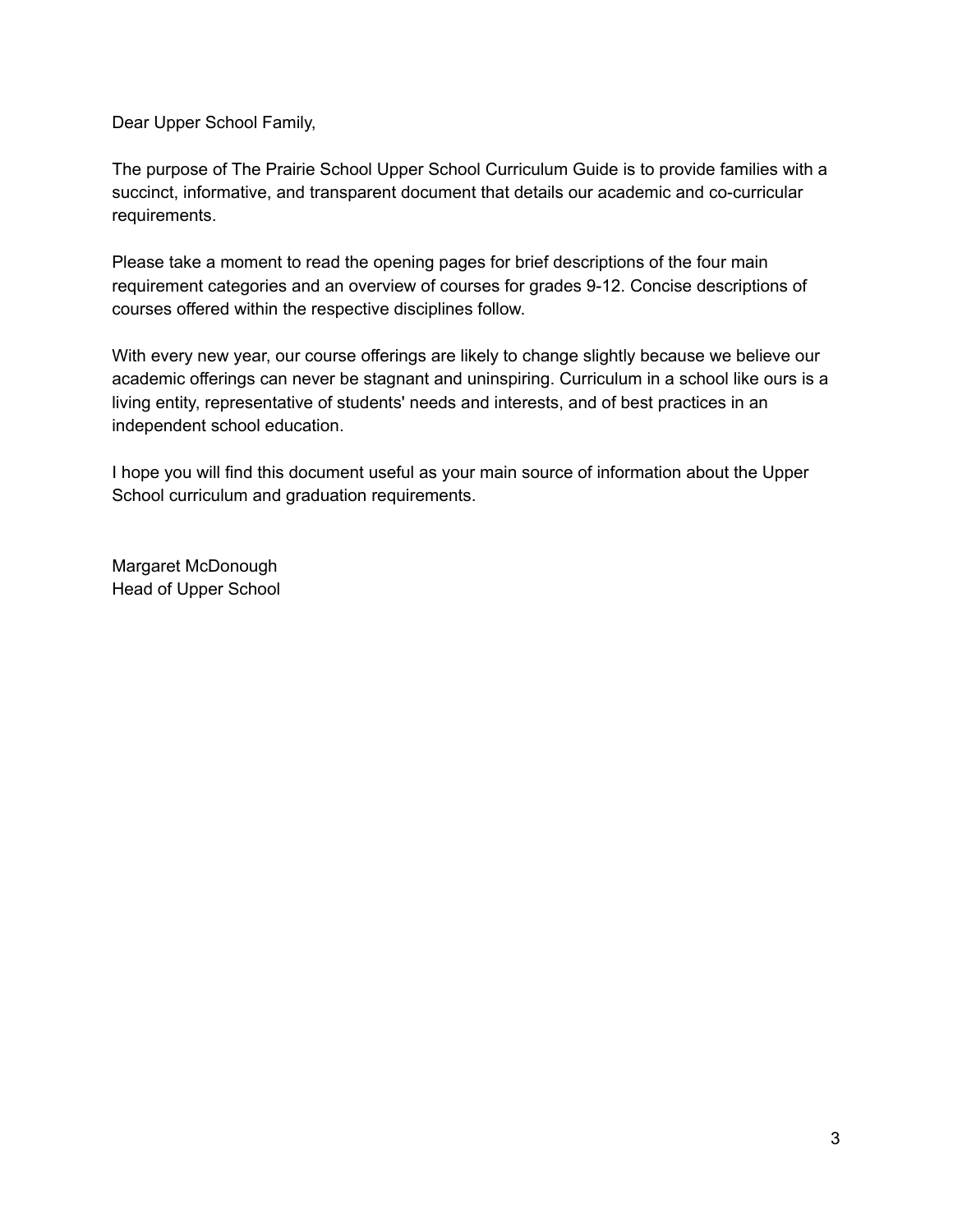#### **Graduation Requirements at The Prairie School**

To graduate from The Prairie School, a student must fulfill requirements in four areas: academic, co-curricular, service, and exercise.

#### **Academics**

Students in the Class of 2023 must accumulate a minimum of 23 credits. Students in the Class of 2024 and beyond must accumulate a minimum of 22.75 credits. All students must enroll in a minimum of five academic classes each year. To ensure students attain a well-rounded academic foundation, we require the following minimum credits per discipline.

- English: 4 credits + Public Speaking: .25 credit
- Math: 3 credits
- Science: 3 credits (1 each in biology, chemistry, and physics)
- Social Studies: 3 credits
- World Languages: 3 credits/levels in a single language
- Visual/Performing Arts: 1.75 credits
- Health & Fitness: 1 credit (Class of 2023) or .75 credit (Class of 2024 and beyond)

#### **Additional Academic Requirements**

Seniors are required to take five academic classes each semester and pass all of them.

#### **Co-curricular** (minimum of 3 points annually)

Participation in theatre, music, interscholastic athletics, and various clubs supports students' personal growth and enhances their applications to competitive colleges and universities. Students must earn at least 3 points of co-curricular activity each year. Students are strongly encouraged to commit to one major co-curricular activity per year (see Appendix).

In instances where participation in School-sponsored activities is not possible, comparable activities such as private music lessons, community drama productions, and club sports are generally considered co-curricular. In such cases, a student must submit to the US Office a waiver detailing how s/he intends to satisfy the co-curricular requirement.

#### **Service** (minimum of 25 hours annually)

Students are required to be active in community service throughout their years in the Upper School. Service is defined as volunteer work for the School, community organizations, or certain religious activities (soup kitchens/food banks, mission trips, summer camp, etc.). Typically, contributions to worship services (choir, band, nursery care, etc.) do not qualify for service hours, whereas service to the larger community does. **Before committing to a service project offered through a religious organization, please confirm with the US Office that your intended activity will qualify as community service.** Service does not include work at home for relatives and friends.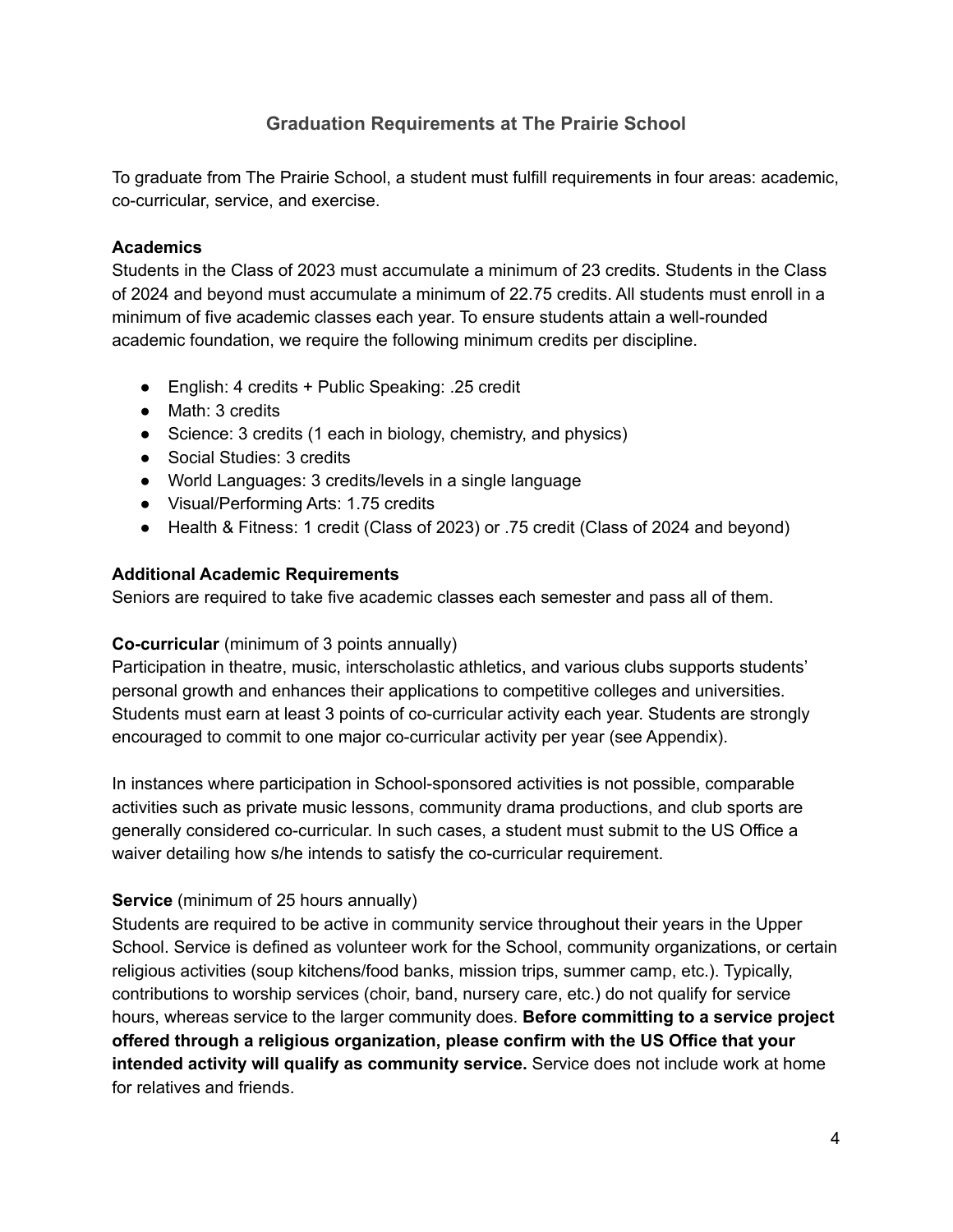Students are expected to complete 25 hours of service by May 15 of each academic year. A desirable goal is partial completion (12 hours) by February 15. Students are encouraged to work ahead during the summer to complete service hours for the upcoming year. Additionally, of the 100 hours needed for graduation, students are encouraged to earn 20 hours (minimum) through organizations other than Prairie School.

#### **Exercise** (required each semester)

To maintain physical fitness, students must be physically active throughout the academic year. The School requires every student to exercise at least three times a week for at least twenty minutes per session. Students may satisfy the exercise requirement in one of three ways: participation in interscholastic sports, enrollment in a fitness class, or commitment to an approved personal fitness program (see Appendix).

#### **Graduation Implication**

<span id="page-4-0"></span>Completion (or lack thereof) of co-curricular, service, and exercise requirements will be noted as Pass or Fail. Students who do not meet the annual and cumulative requirements for co-curricular, service, and exercise may be placed on Academic Probation until these deficits are resolved. Eligibility for graduation depends upon fulfillment of all graduation requirements, including academic, co-curricular, service, and exercise, before the established deadlines.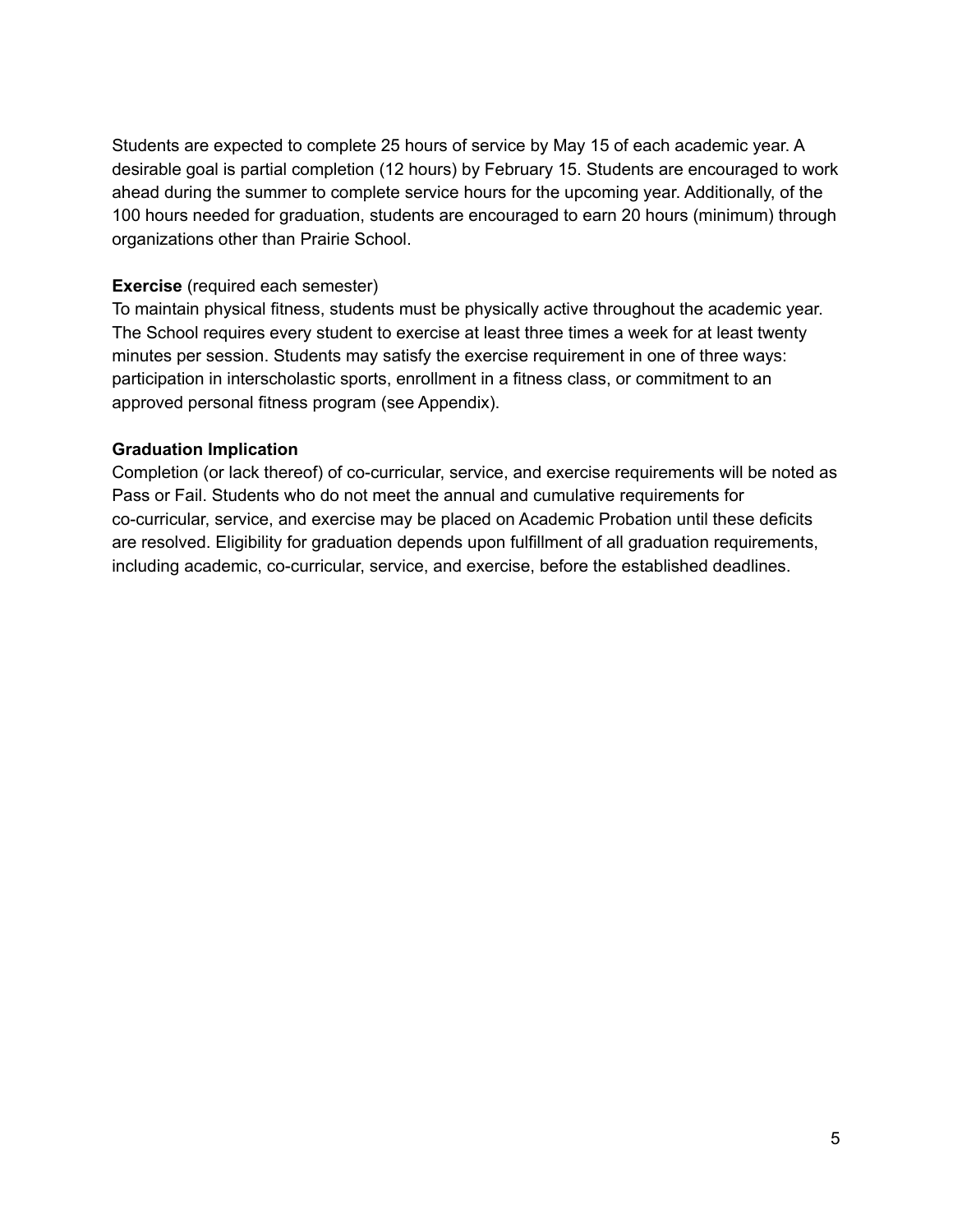|  | World Languages                                               | Chinese 2<br>French 2<br>Spanish 2<br>Chinese <sub>1</sub><br>Spanish 1<br>French 1                                                                                                                                                               | Chinese <sub>3</sub><br>Chinese 2<br>Spanish 3<br>Spanish <sub>2</sub><br>French 3<br>French <sub>2</sub>                                                                                                                                                            | Chinese 3<br>French 3<br>Spanish 3<br>Chinese 4<br>Spanish 4<br>French 4                                                                                                                                                                                             | Spanish 5<br>AP French 5<br>AP Spanish 5<br>Chinese 5<br>Chinese 4<br>Spanish 4<br>French 5<br>French 4                                                                                                                                                              |
|--|---------------------------------------------------------------|---------------------------------------------------------------------------------------------------------------------------------------------------------------------------------------------------------------------------------------------------|----------------------------------------------------------------------------------------------------------------------------------------------------------------------------------------------------------------------------------------------------------------------|----------------------------------------------------------------------------------------------------------------------------------------------------------------------------------------------------------------------------------------------------------------------|----------------------------------------------------------------------------------------------------------------------------------------------------------------------------------------------------------------------------------------------------------------------|
|  | Visual Arts                                                   | Modern Design<br>Adv. Drawing<br>Technology<br>Digital Photo.<br>Glass Studio<br>General Art<br>Adv. Art<br>Painting                                                                                                                              | Modern Design<br>Technology<br>Digital Photo.<br>Adv. Drawing<br>Glass Studio<br>General Art<br>Ceramics<br>Adv. Art<br>Painting                                                                                                                                     | Modern Design<br>Digital Photo<br>Technology<br>Adv. Art<br>Adv. Drawing<br>Glass Studio<br>Painting<br>AP 2-D Art &<br>General Art<br>Ceramics<br>Design                                                                                                            | Modern Design<br>Digital Photo.<br>Technology<br>Adv. Art<br>Adv. Drawing<br>Glass Studio<br>AP 2-D Art &<br>General Art<br>Ceramics<br>Design<br>Painting                                                                                                           |
|  | Social Studies                                                | History of the<br>Classical<br>World                                                                                                                                                                                                              | AP World History<br>History of the<br>World or<br>Modern                                                                                                                                                                                                             | U.S. History or<br>AP U.S. History                                                                                                                                                                                                                                   | Politics<br>History of Warfare<br>Government<br>AP World History<br>AP Comparative<br>American Exp.<br>History on Film<br>Government &<br>The 21st Cent.<br>Comparative<br>Economics<br>Religions                                                                    |
|  | Science                                                       | Blology                                                                                                                                                                                                                                           | Honors Chemistry<br>Architectural Eng.<br>Chemistry<br>Physics                                                                                                                                                                                                       | Honors Chemistry<br>AP Environmental<br>Architectural Eng.<br>Adv. Anatomy &<br>Honors Physics<br>Environmental<br>AP Chemistry<br>AP Physics 2<br>KBojorsKu <sub>k</sub><br>AP Biology<br>Chemistry<br>Science<br>Science<br>Physics                                | AP Environmental<br>Physiology<br>Architectural Eng.<br>Honors Chemistry<br>Honors Physics<br>Adv. Anatomy &<br>Environmental<br>AP Blology<br>AP Chemistry<br>AP Physics 2<br>Science<br>Science                                                                    |
|  | Performing Arts                                               | Tech. <b>Theatre</b> Design<br>Tech. <b>Theatre</b><br>Intro. Tech. Theatre<br>Stretch/Strengthen<br>Visual Storytelling<br>String Orchestra<br>Spring Play Cast<br>Wind Ensemble<br>Hip Hop Dance<br>Fall Play Cast<br>Concert Choir<br>Workshop | Tech. <u>Theatre</u> Design<br>Tech. <u>Theatre</u><br>Intro. Tech. Theatre<br>Spring Play Cast<br>Stretch/Strengthen<br>Visual Storytelling<br>Wind Ensemble<br>AP Music Theory<br>String Orchestra<br>Fall Play Cast<br>Hip Hop Dance<br>Concert Choir<br>Workshop | Tech. <b>Theatre</b> Design<br>Tech. <b>Theatre</b><br>Intro. Tech. Theatre<br>Stretch/Strengthen<br>Visual Storytelling<br>Wind Ensemble<br>AP Music Theory<br>Spring Play Cast<br>String Orchestra<br>Fall Play Cast<br>Hip Hop Dance<br>Concert Choir<br>Workshop | String Orchestra<br>Tech. <u>Theatre</u> Design<br>Tech. <b>Theatre</b><br>Intro. Tech. Theatre<br>Stretch/Strengthen<br>Visual Storytelling<br>AP Music Theory<br>Spring Play Cast<br>Wind Ensemble<br>Fall Play Cast<br>Hip Hop Dance<br>Concert Choir<br>Workshop |
|  | Math                                                          | Inter. Algebra<br>Geometry<br>Algebra 1                                                                                                                                                                                                           | Acc. Algebra 2<br>Inter. Algebra<br>Algebra 2<br>Geometry                                                                                                                                                                                                            | Elementary Logic<br>Acc. Algebra 2<br>Precalculus AB<br>Precalculus A<br>Prob. & Stats.<br>AP Statistics<br>Algebra 2                                                                                                                                                | Elementary Logic<br>AP Calculus AB<br>AP Calculus BC<br>Precalculus AB<br>Acc. Algebra 2<br>Precalculus A<br>Prob. & Stats.<br>AP Statistics<br>Calculus                                                                                                             |
|  | Health & Fitness                                              | PE for Lifelong Fitness<br>Hip Hop Dance<br>Stretch/Strengthen                                                                                                                                                                                    | CPR & Healthy Choices<br>Strength/Condition<br>Stretch/Strengthen<br>Hip Hop Dance                                                                                                                                                                                   | Strength/Condition<br>Stretch/Strengthen<br>Hip Hop Dance                                                                                                                                                                                                            | Strength/Condition<br>Stretch/Strengthen<br>유<br>사우                                                                                                                                                                                                                  |
|  | English                                                       | English 9                                                                                                                                                                                                                                         | English 10<br>Public Speaking<br>(Gr. 10 or 11)                                                                                                                                                                                                                      | English 11<br>Public Speaking<br>(Gr. 10 or 11)                                                                                                                                                                                                                      | Literary Studies<br>Fear & Fantasy<br>The Art of Film<br>Lit. Labyrinths<br>언<br>in Diversity<br>AP English<br>Land & Lit.                                                                                                                                           |
|  | Computer Science &<br>Information Systems<br>Computer Science | Computer Science<br>Discoveries                                                                                                                                                                                                                   | Computer Science<br>Discoveries                                                                                                                                                                                                                                      | Computer Science<br>Discoveries                                                                                                                                                                                                                                      | Computer Science<br>Discoveries                                                                                                                                                                                                                                      |
|  | Grade                                                         | œ                                                                                                                                                                                                                                                 | ë                                                                                                                                                                                                                                                                    | Ξ                                                                                                                                                                                                                                                                    | 12                                                                                                                                                                                                                                                                   |

| ì<br>Į<br>I<br>$\overline{\phantom{a}}$<br>I<br>Í |
|---------------------------------------------------|
| ï                                                 |
| É<br>ı<br>i                                       |
|                                                   |
|                                                   |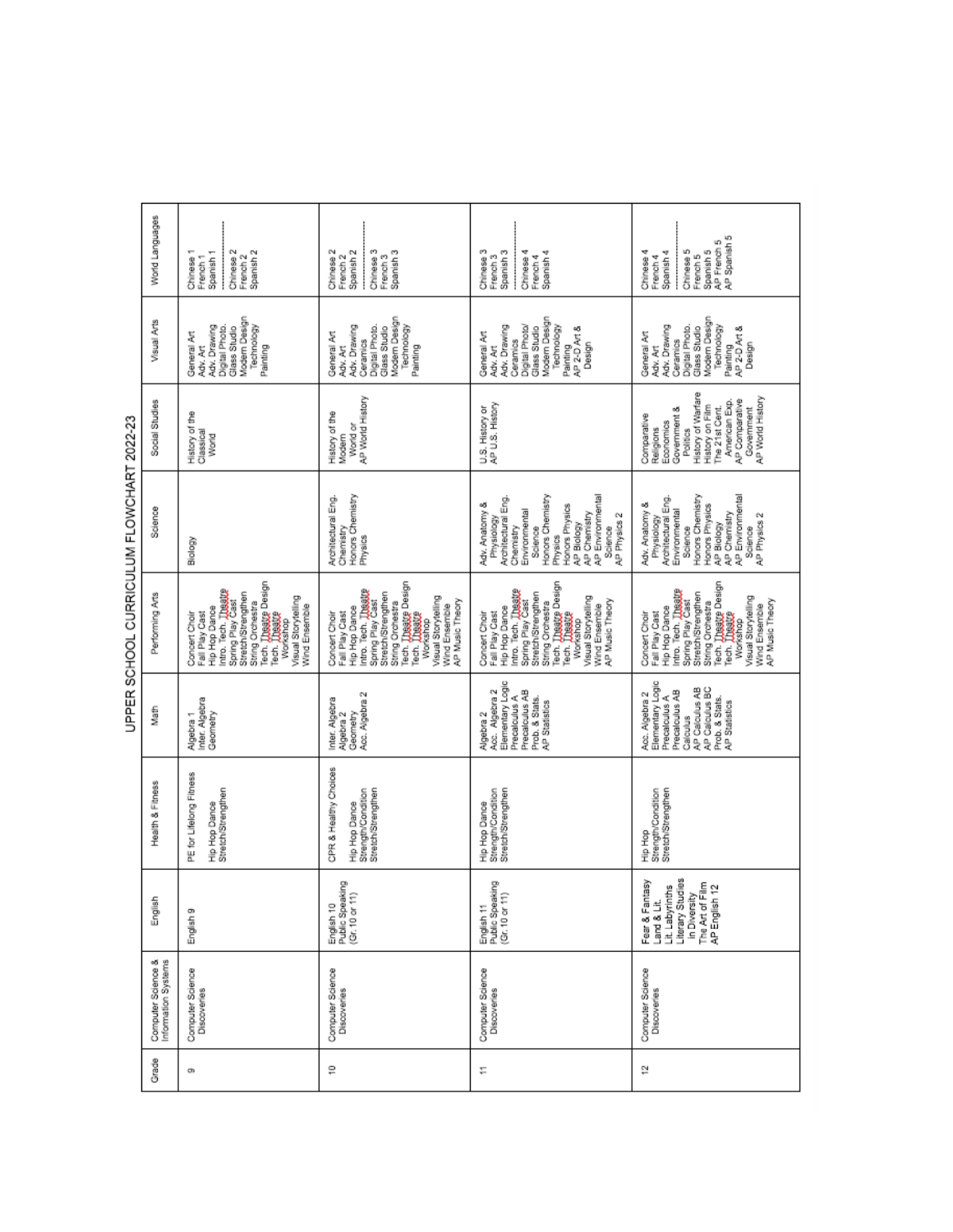## **CAPSTONE RESEARCH PROJECT** (.5 credit/year)

In this unique research project, students have the opportunity to focus on an area of special interest or personal passion **in any discipline**. Students explore their chosen topics independently with the Capstone Coordinator acting as a supervisor throughout the process. Capstone includes the following required components: scholarly research, writing, reflection, and a formal presentation open to the school community. Junior or senior standing required.

Guidelines:

- Capstone students will work with the Capstone Coordinator to initially propose what discipline to assign the credit to, based on their chosen project. The proposal must be approved by the appropriate Department Chair and Division Head. If the student does not wish or need to assign the credit to a specific department, it contributes generally to total graduation credits. Interdisciplinary projects are encouraged.
- An Arts project may be granted an academic credit toward graduation. Note: Capstone remains a research project, involving scholarly research, writing, and the production of artifacts/performance even with an Arts focus.
- Capstone earns 0.5 credit, unless the student requests and the Division Head approves a full credit based on the volume and quality of work completed.
- Students must choose a subject-area expert within or outside of the Prairie School faculty to support their work through interviews, consultation, reviews, or the like.

## **COMPUTER SCIENCE & INFORMATION SYSTEMS**

**Computer Science courses may count toward math or science credit beyond the minimum graduation requirements in those disciplines.**

#### **Computer Science Discoveries I, II** (.5 credit)

Mapped to CSTA standards, this introductory course takes a wide lens on computer science by covering topics such as problem solving, programming, physical computing, user-centered design and data, artificial intelligence, and machine learning, while inspiring students as they build their own websites, apps, games, and physical computing devices. This course is open to all Upper School students who have not taken both the A and B portions in 7th or 8th grade.

## **ENGLISH**

#### **4 credits plus Public Speaking required for graduation**

#### **English 9** (1 credit)

This course is designed to introduce students to literary touchstones through a variety of texts spanning from rich, historical classics to diverse, thought-provoking modern works. Emphasis is placed on vocabulary acquisition and application; literary analysis; paragraph construction using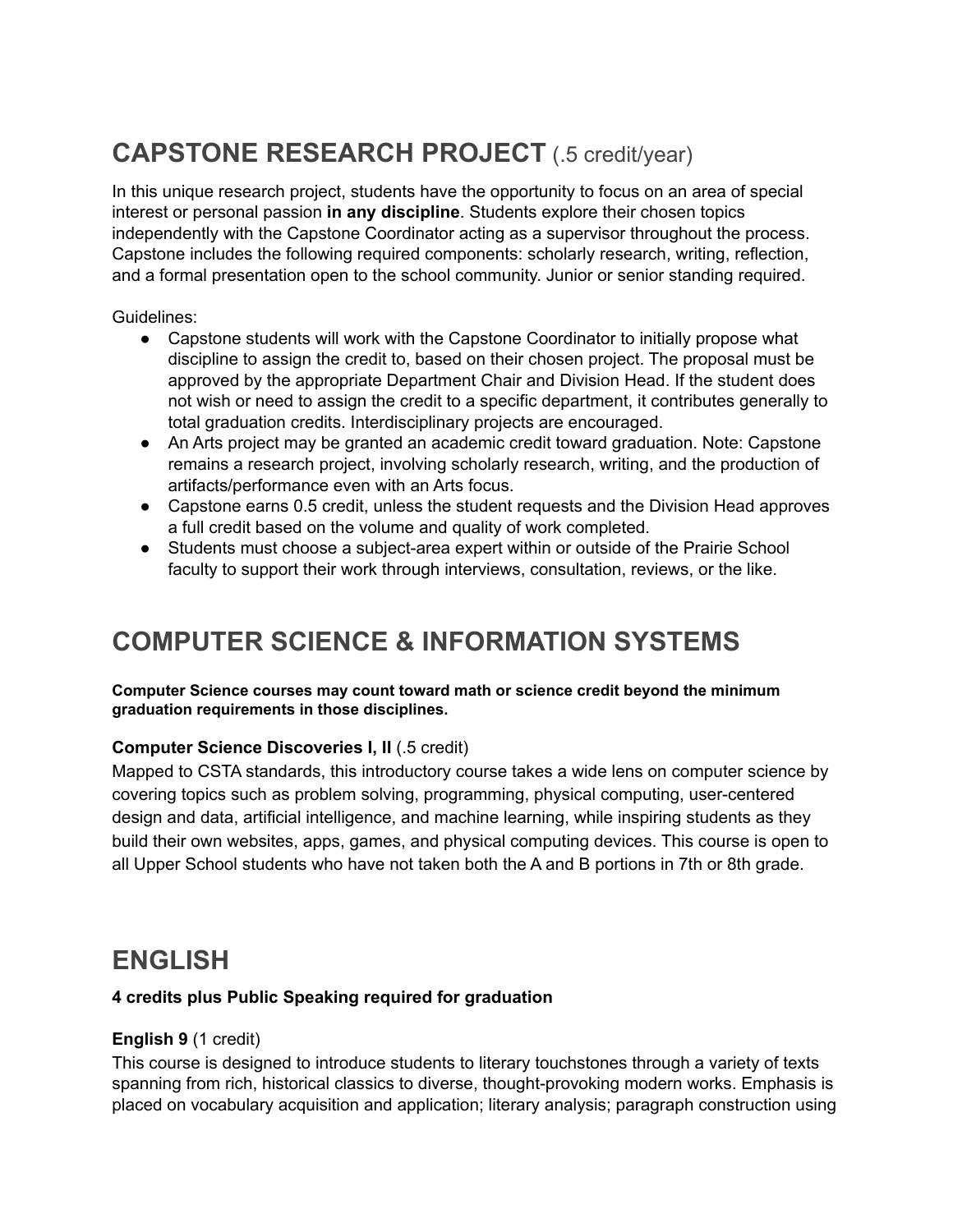techniques such as narration, description, and exposition; formal and informal methods of composition; whole-class and collaborative discussion; and creative projects. The main focus of this course is to equip students with the necessary tools to grow as critical thinkers, effective communicators, and accomplished writers. Students will build upon the foundational skills acquired in Middle School English as they enhance their abilities to construct knowledge purposefully in their study of literature, language, and writing.

#### **English 10** – World Literature (1 credit)

This course challenges students through higher expectations and more intellectually demanding texts than in English 9. Students are expected to sharpen the skills practiced in English 9 as they explore a greater variety of writing styles and write more frequently. Students work more independently to develop their research skills in an essay integrated with World History 10. In tandem with the required Public Speaking course typically taken in Grade 10, different types of presentations and speaking opportunities are also a significant part of English 10. Ultimately, students pursue the study of world literature to better understand the core literary texts of human ideas and world culture through reading, writing, speaking, and listening, as well as gain greater awareness and knowledge of other times and places, leading to interest in and empathy toward other cultures and their people.

#### **Public Speaking I, II** (.25 credit)

This course focuses on oral presentation skills, including mature presence, poise, self-awareness, and projecting presence. Students analyze effective and ineffective speaking styles, learn to be aware of their own and others' habits as oral presenters, and prepare and deliver various types of speeches. Normally, students complete this one-term course in sophomore or junior year. **Note:** This course is required for graduation.

#### **English 11** – American Literature (1 credit)

This course explores the definition of the American story and questions the concept of shared experience. Does "America" mean the same thing to everyone? What voices are most prominent? Which get forgotten? Students in this course read texts featuring characters with a variety of experiences within the American landscape. Emphasis is placed on informal and formal writing (expository, reflective, and creative), formal discussion and debate, oral presentations, and creative projects. Students also engage in a college-preparatory research process integrated with their US History course.

#### **English 12** (1 credit)

Seniors must take two different English 12 electives (one each semester) or AP English 12. English electives may be taken in addition to the AP English 12 course. The English 12 electives are as follows.

#### **Land and Literature I, II** (.5 credit)

Why am I here? Where do we come from? Where am I going? These seminal questions animate what sense we make of the world and ourselves. Our relationship with the land (and our reading of it) offers some reply: our story unfolds and we *become* by our relationship with this world that gives us our footing and teaches us to breathe and dream. Through essay, fiction, and poetry, we will grapple with land and literature as we negotiate presentations of the natural world—its beauty, fragility, brutality, indifference, intimacy, resilience. Senior standing required.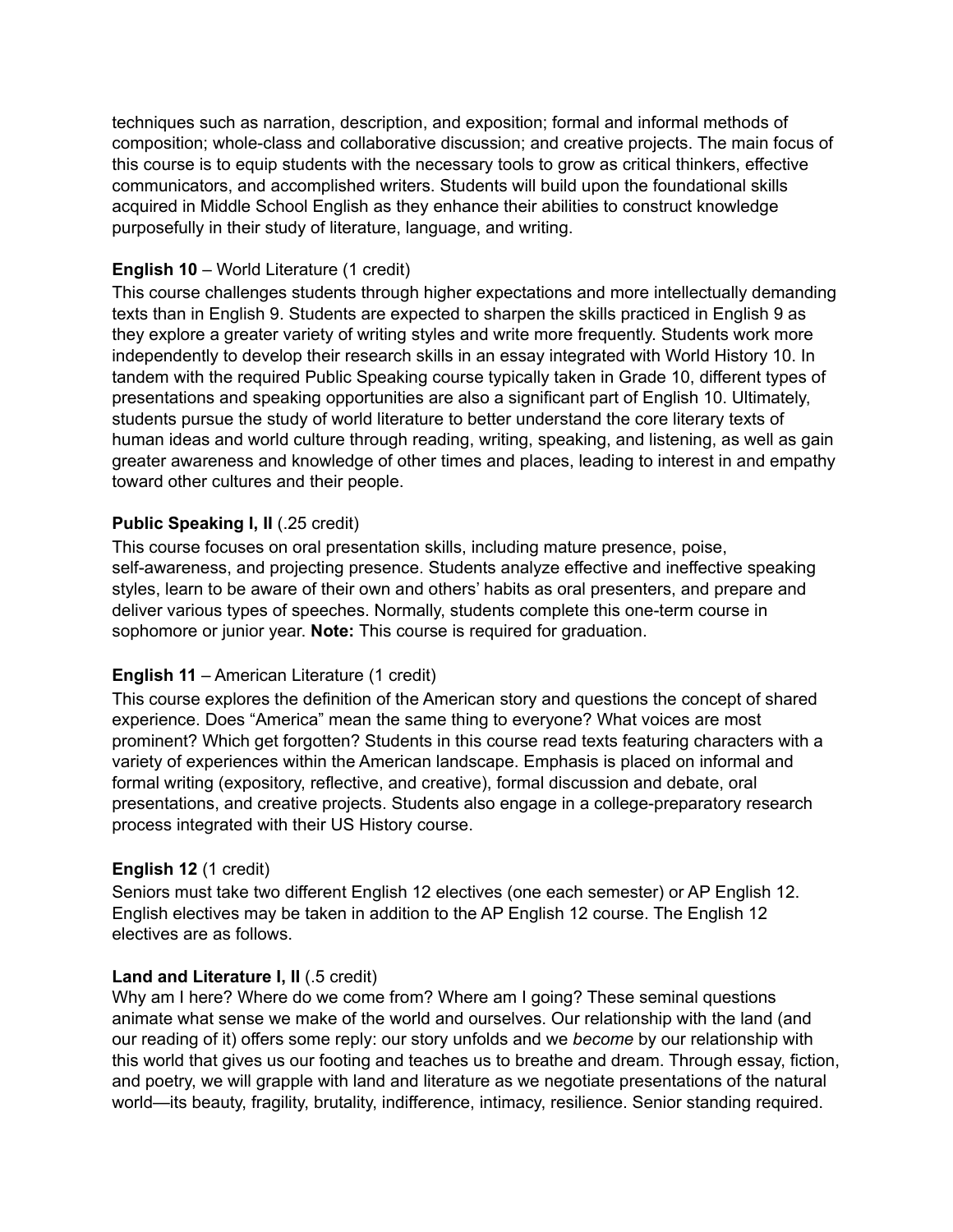#### **Literary Labyrinths I, II** (.5 credit)

Featuring innovative and complex fiction, this course draws students into a labyrinthine world of multiple layers, unreliable storytellers, and unexpected connections featuring stories designed to produce heated discussions, eye-opening realizations, and innovative responses about the nature of reality. Senior standing required.

#### **Literary Studies in Diversity: Dramas of Diversity & Difference I, II** (.5 credit)

Along the stages of life's way, we develop public selves that protect private realities. We author our lives and read others', yet as we do, how do we discern what of life is authentic and what is artifice, what is "real" and what is performance? In this course, we will explore how authors portray private and public realities and conflicts, and how we ourselves—as readers, viewers, and audience members—relate with texts that are themselves presentations. With special attention to literature in performance, our study of literature will focus on themes especially pertinent to matters of presentation and reception—considerations of race, ethnicity, gender, sexual identity, ability, and class. Senior standing required.

#### **The Art of Film II** (.5 credit)

This class comes with a warning: "The Art of Film" is not a popcorn class. It is, instead, a class in active thinking and viewing, helping students to develop tools for better appreciating the most powerful artistic medium of the last century. Students in this course will encounter some of the greatest and most influential films from around the globe, as well as think deeply about all the artistic, narrative, and visual choices that go into even the most basic filmmaking. Students will also be asked to engage in their own filmmaking activities, creating analytical homages to landmark moments from cinematic history. Senior standing required. **NOTE:** Students will be asked to subscribe to one or two unique streaming services for the duration of the class.

#### **\*AP English 12 (Literature and Composition)** (1 credit)

This Advanced Placement course is open to students seeking a rigorous curriculum of literary analysis and writing similar to many college freshman classes. Designed and structured as a seminar, the course is organized around various genres, themes, and writing styles in major works of world literature. Emphasis is placed upon reading, analysis, discussion, and writing, with ample opportunities for students to practice their writing skills. The syllabus incorporates the recommendations of the College Board AP Program. Senior standing required.

## **HEALTH & FITNESS**

**Class of 2023: 1 credit required for graduation Class of 2024 and beyond: .75 credit required for graduation**

#### **9th Grade**

#### **PE for Lifelong Fitness I, II** (.25 credit)

Students learn the basic concepts of fitness goals through various activities. Emphasis is placed on learning/mastery of fundamental movement patterns and ability to use strength and cardiovascular equipment. Students will develop competence in the Fitness Center through exercise progression.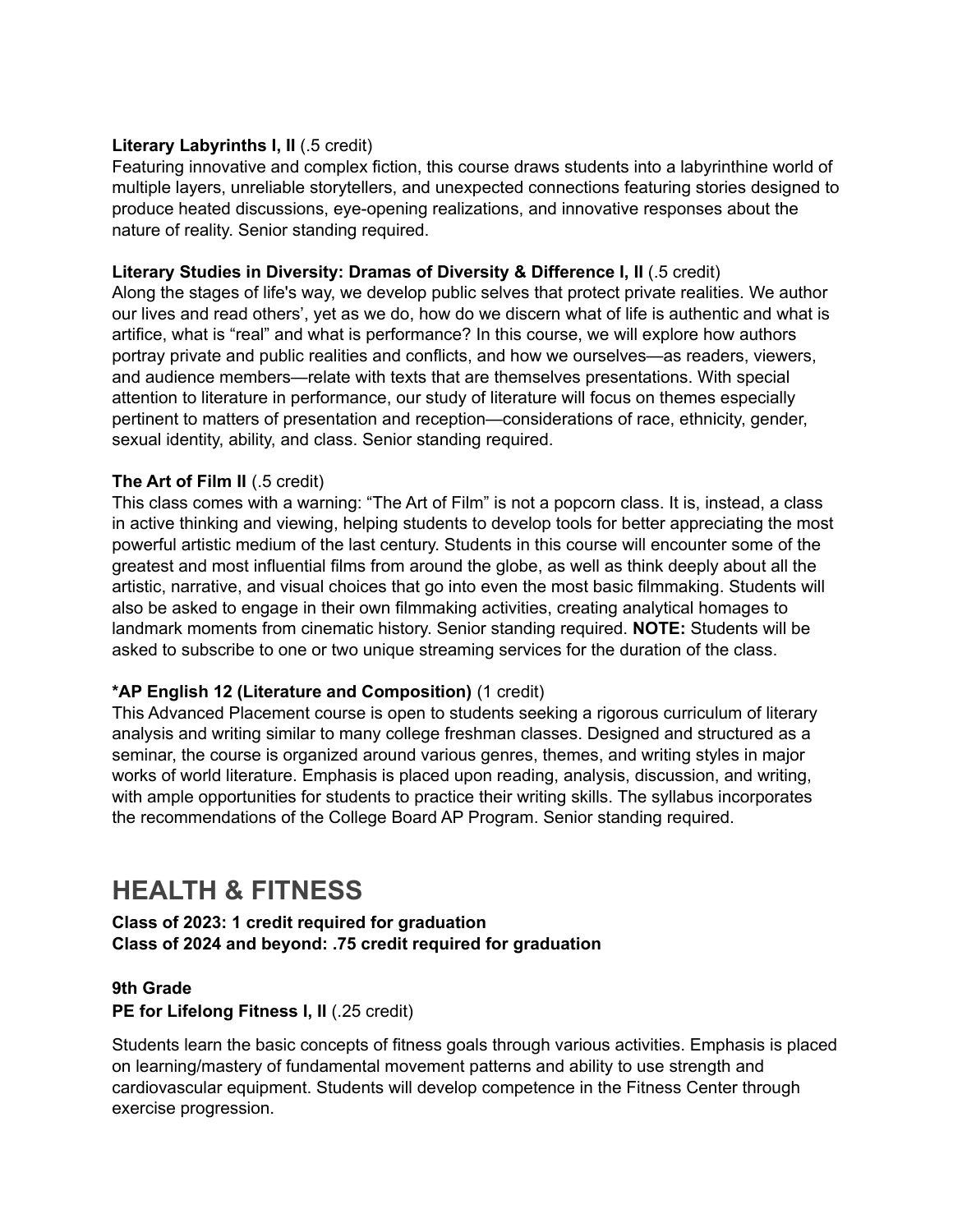#### **10th Grade**

#### **CPR Class I, II** (.25 credit)

This American Red Cross CPR class is required for all sophomores. Students learn how to act in emergency situations, including respiratory issues, cardiac issues, sudden illness, and various injuries. Students learn to recognize and administer appropriate care until trained personnel arrive. Upon successful completion of the course, students receive a two-year American Red Cross certification in CPR, AED, and Community First Aid.

#### **Healthy Choices I, II** (.25 credit)

This survey course is designed to assist students in obtaining and applying accurate information to their lives, developing lifelong positive attitudes and behaviors, and making wise decisions related to their personal health. Topics include but are not limited to mental, emotional, and social health; substances (alcohol, tobacco, and other drugs); and sexual health.

#### **9th through 12th Grade**

#### **Hip Hop Dance II** (.25 credit)

This high-energy class infuses the latest styles of street and social dancing, musicality, and rhythm. Students are encouraged to step outside of the box by bringing their individual style and personality to the movements. Hip hop dance is aerobic and requires students to have the strength and stamina to successfully perform moves. Each class includes upper and lower body conditioning as well as a rigorous warm-up to help prepare students for more intense movements. This course may also be taken for Performing Arts credit.

#### **Stretch and Strengthen I, II** (.25 credit)

Using a combination of yoga, pilates, calisthenics, and dance warm-ups, this course will focus on stretching and strengthening techniques. Using the body for weight and resistance, these techniques will improve health and decrease risk of injury in day-to-day activities. The main focus is to increase flexibility and strengthen all muscles, especially the core. Students can expect to see results in all ranges of movement, energy, balance, and posture. This course may also be taken for Performing Arts credit.

#### **10th through 12th Grade**

#### **Strength and Conditioning I, II** (.25 credit)

This course is designed to help students maximize their physical potential both in sport and life. Students develop knowledge in foundational movements, exercise selection, and progression, and the "why" of how individualized exercise plans are developed. Athletes have the opportunity to prepare for their season by completing a sport-specific plan. Students not involved in athletics are given a resistance training and conditioning program suitable to their fitness goals.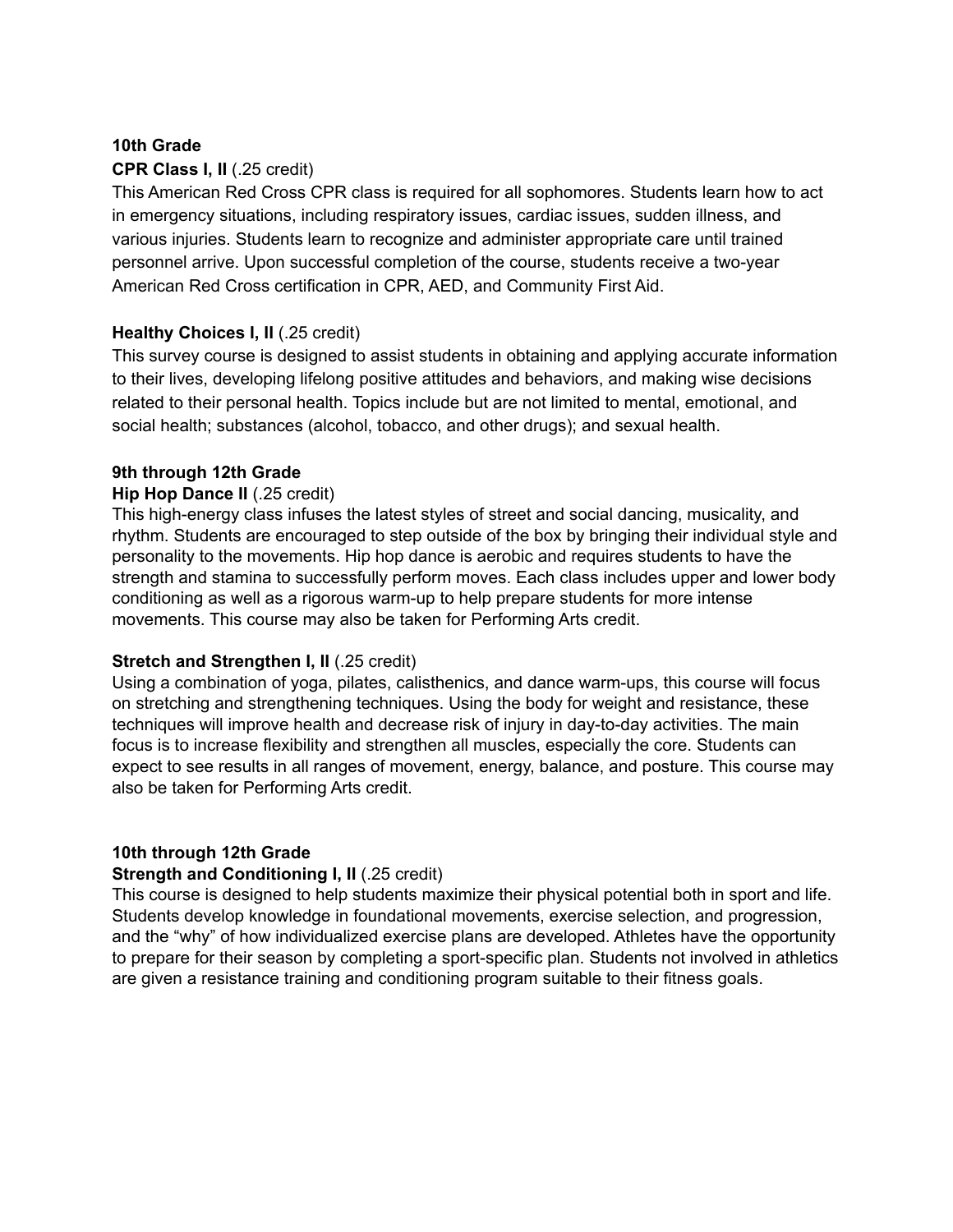## **MATHEMATICS**

#### **3 credits required for graduation**

Note: A final grade of C- (70%) or better is needed to proceed to the next level of study in **mathematics.**

**All students enrolled in an Upper School math course must have a TI-83 Plus or a TI-84 Plus graphing calculator.**

#### **Algebra 1** (1 credit)

This course introduces basic concepts of algebra while helping students develop their skills in symbolic manipulation and fluency in the "language of algebra." This material provides a necessary foundation for many of the topics students will study in future mathematics and science courses. Emphasis is placed on problem solving and application. Linear functions are thoroughly investigated. Other topics include real numbers, quadratic functions, exponential functions, systems of equations, polynomials, radicals, and rational expressions.

#### **Geometry** (1 credit)

This course introduces logic and the concept of an axiomatic system. Students learn to justify and communicate their reasoning both through formal proofs (two-column, flow and paragraph proofs) and informally as they solve a variety of problems. Geometry software is used to discover and reinforce many important concepts. Topics include reasoning and proof, area, perpendicular and parallel lines, triangles and congruence, quadrilaterals, transformations, similarity, right triangles, circles, surface area, and volume. **Prerequisite**: Algebra 1.

#### **Intermediate Algebra** (1 credit)

This course covers operations with real numbers, graphs of functions, domain and range of functions, linear equations and inequalities, quadratic equations, operations with polynomials, rational expressions, exponents and radicals, equations of lines. Emphasis is also on problem solving. This course is specifically designed to bridge skills between Algebra 1 and Algebra 2. **Prerequisite**: Algebra 1 or Geometry. **Note**: Successful completion of Geometry and an "A" average in this course are needed to enroll in Accelerated Algebra 2.

#### **Algebra 2** (1 credit)

This course incorporates a review and continuation of the core concepts developed in Algebra 1. The primary goal is to provide a solid foundation for future success in higher levels of mathematics. Students continue to develop their skills in symbolic manipulation and in communicating through mathematics. Students are encouraged to see problems from both a geometric and an algebraic viewpoint through the use of graphing calculators and problem-solving workshops. In addition to the study of linear, quadratic, polynomial, radical, logarithmic, exponential, rational, and trigonometric functions, the course includes an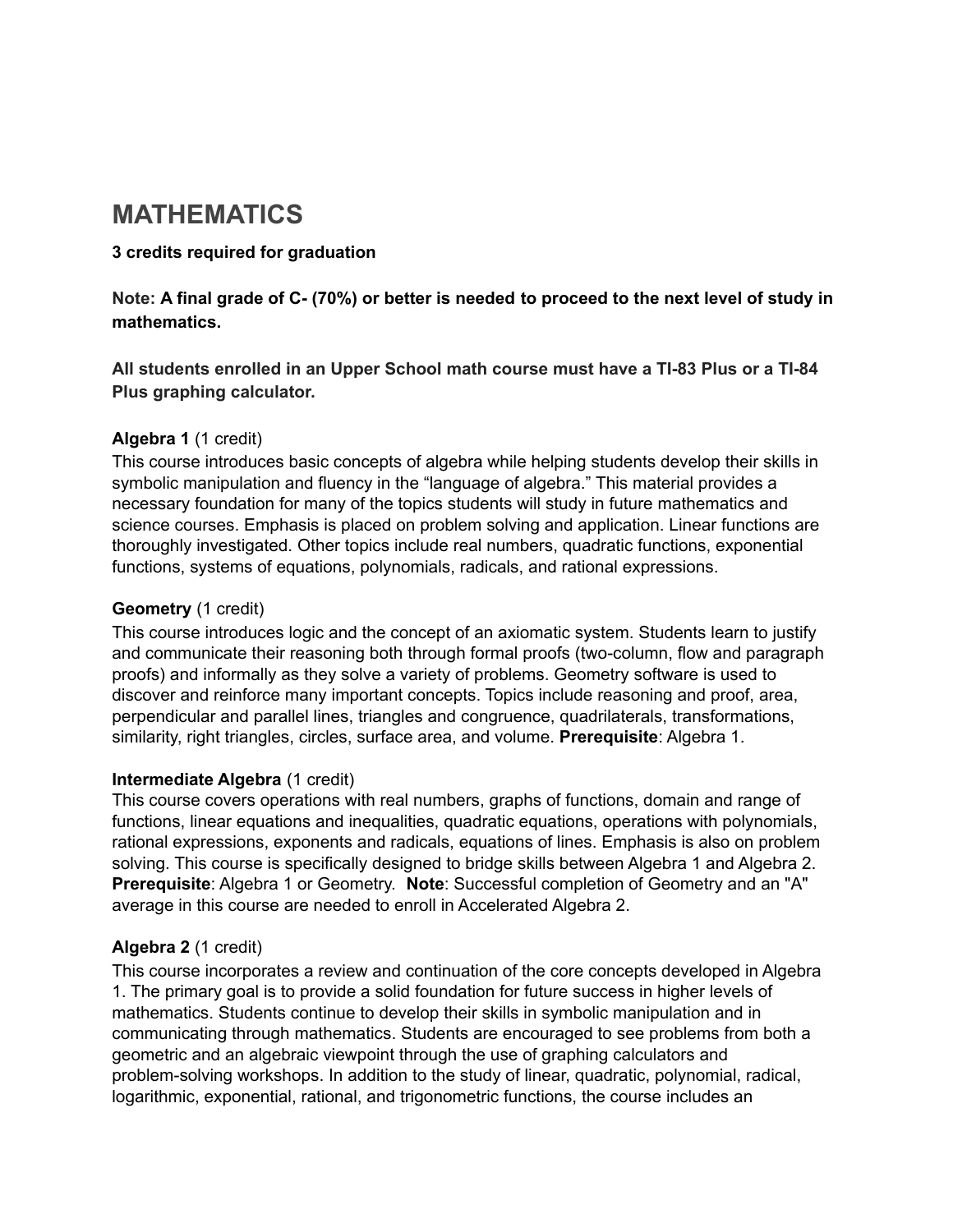introduction to topics found in advanced courses. **Prerequisite**: Geometry. **Note**: An "A" average is required in this course to enroll in Precalculus AB.

#### **Accelerated Algebra 2** (1 credit)

This advanced course incorporates a quick review of the basic concepts from Algebra 1 before diving into the introduction of topics found in higher levels of mathematics. In this rigorous and fast-paced course, students study linear, quadratic, polynomial, radical, logarithmic, exponential, trigonometric, and rational functions. Using graphing calculators as a tool, students explore the connections between the algebraic concepts/skills and their geometrical representations. Throughout the course, emphasis is placed on developing skills in mathematical communication, abstract reasoning, critical thinking, and problem solving. A solid foundation in Algebra 1 is essential for placement in this course. **Prerequisite**: Geometry. **Note**: A "B" average is required in this course to enroll in Precalculus AB.

#### **Precalculus A** (1 credit)

This course continues the study of advanced algebra topics that begins in Algebra 2. Its primary goals are to improve students' algebraic and problem-solving skills while continuing to study polynomial, rational, exponential, and logarithmic functions. Students are also introduced to trigonometric functions. Graphing calculators are used where appropriate. **Prerequisite**: Algebra 2 or Accelerated Algebra 2.

#### **Precalculus AB** (1 credit)

This advanced course focuses on the study of functions and trigonometry in preparation for Calculus. Topics include polynomial, rational, exponential, and logarithmic functions, and an extensive study of trigonometry. This rigorous course aims to improve students' problem-solving skills, ability to work and think independently, and ability to reason logically in a fast-paced environment. **Prerequisite**: An "A" average in Algebra 2 or "B" average in Accelerated Algebra 2. **Note**: This course is the prerequisite for AP Calculus AB.

#### **Calculus** (1 credit)

In this course, students study the branch of mathematics that deals with rates of change in continuous and varying quantities. The course includes exercises in the graphical, numerical, analytical, and verbal representation of functions through the study of limits, differentiation, and basic integration. Students use technology to help solve problems, interpret results, verify conclusions, and determine the reasonableness of solutions. A graphing calculator is required. **Prerequisite**: Precalculus A or Precalculus AB.

#### **Probability and Statistics** (1 credit)

This course is designed to improve students' basic statistical skills, as well as broaden their mathematical foundations. Students study both inferential and descriptive statistics and learn the procedures and techniques of elementary probability theory. The graphing calculator is used extensively. Emphasis is placed on practical applications and relevance to other academic disciplines. **Prerequisite**: Algebra 2 or Accelerated Algebra 2.

#### **Elementary Logic II** (.5 credit)

As human beings, we reason and argue among one another. Whether about life, liberty, science, religion, or the pursuit of happiness, these discussions are shaped by the logical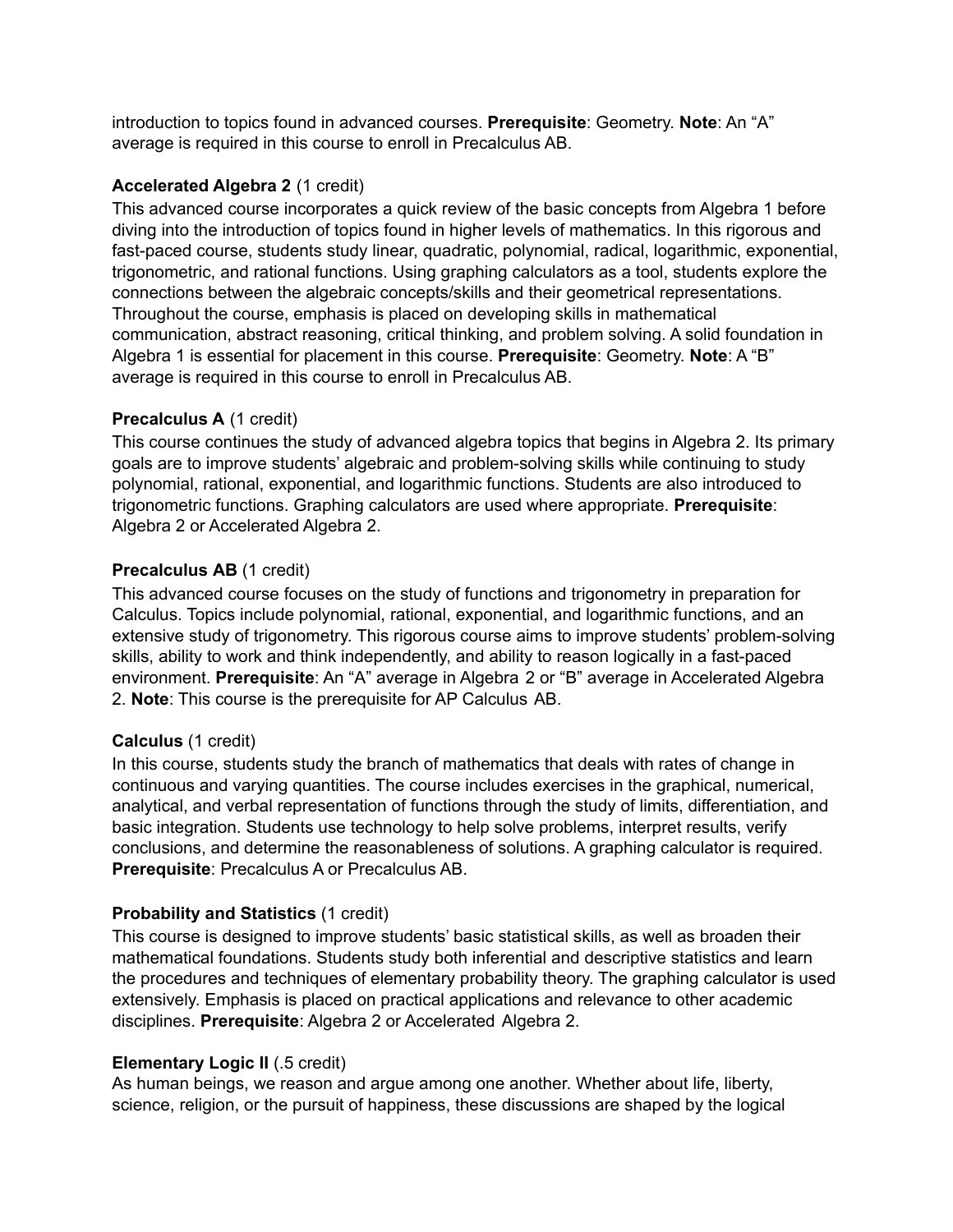soundness of our reason. Logic is the study of the rules and principles of sound reasoning; it provides a language and unique symbols to analyze and build strong arguments. Often a required course of study for both math and philosophy majors, logic actually applies to every field of study: It will help students make informed, reasoned decisions about their writing, communication, and everyday decisions. Whether consciously or not, they will use the tools of this class every day for the rest of their life. **Prerequisite:** Algebra II. Junior or senior standing required.

#### \***AP Calculus AB** (1 credit)

This course represents the equivalent of one semester of college calculus, including differential and integral calculus and their applications in science. Graphing calculators are used for exploration of new ideas and as aids in problem solving. Throughout the course, emphasis is placed on developing ideas analytically, graphically, numerically, and verbally. The syllabus incorporates the recommendations of the College Board AP Program for the "AB" syllabus. **Prerequisite**: Precalculus AB.

#### \***AP Calculus BC** (1 credit)

This course represents both first- and second-semester college calculus courses and extends the content learned in AB to different types of equations and introduces the topic of sequences and series. Topics include differential and integral calculus, including concepts and skills of limits, derivatives, definite integrals, the Fundamental Theorem of Calculus, and series. Students learn to approach calculus concepts and problems when they are represented graphically, numerically, analytically, and verbally, and to make connections among these representations. Students learn how to use technology to help solve problems, experiment, interpret results, and support conclusions. The syllabus incorporates the recommendations of the College Board AP Program for the "BC" syllabus. **Prerequisite:** AP Calculus AB.

#### \***AP Statistics** (1 credit)

This course acquaints students with the major concepts and tools for collecting, analyzing, and drawing conclusions from data. Students frequently work on projects involving the hands-on gathering and analysis of real-world data. Computers and calculators allow students to focus deeply on the concepts involved in statistics. The syllabus incorporates the recommendations of the College Board AP program. **Prerequisite**: Algebra 2 or Accelerated Algebra 2.

## <span id="page-12-0"></span>**PERFORMING ARTS**

#### **1.75 credits of Performing Arts and/or Visual Arts (p. 20-22) required for graduation**

With the exception of introductory and AP courses, students can enroll in performing arts courses repeatedly.

#### **Music**

#### **Concert Choir I, II** (.5 credit)

Open to all Upper School students, Concert Choir performs vocal music from a variety of style periods. The course explores the fundamentals of singing with the incorporation of musical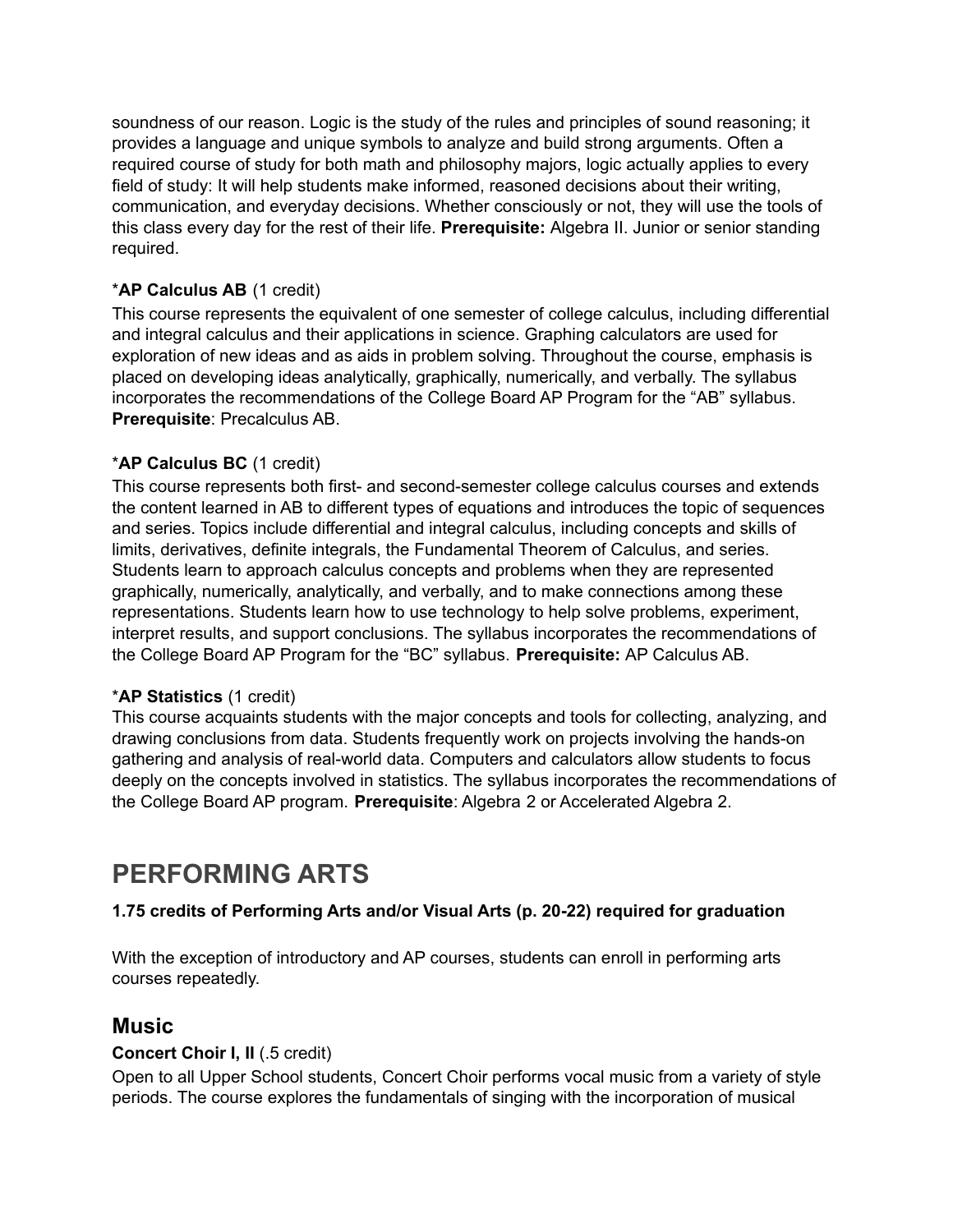theatre and basic music theory. Performances include the Ardent Arts, Jubilate, and Finale concerts. Students are encouraged to enroll for both semesters in repeated years.

#### **String Orchestra I, II** (.5 credit)

String Orchestra students work as an ensemble to learn a variety of instrumental techniques and concert repertoire. Performances include Ardent Arts, Jubilate, and Finale concerts. Students are encouraged to enroll for both semesters in repeated years. **Prerequisite:** Recent experience playing violin, viola, cello, or bass.

#### **Wind Ensemble I, II** (.5 credit)

In this course, students who play wind and percussion instruments will learn technical, rhythmic, listening, analytical, and performance skills through advanced literature in the band repertoire in a historical and multicultural context. Students will also learn the fundamentals of tone production, articulation, music reading, and scales. Performances include the Ardent Arts, Jubilate, and Finale concerts. Students are encouraged to enroll for both semesters in repeated years. **Prerequisite:** High school proficiency (Class B or better) on the student's instrument.

#### \***AP Music Theory** (1 credit)

In AP Music Theory students study the structure, design, and language of music. In addition to historical perspective, the course content includes composing, sight singing, analysis, and dictation. This college-level course is open only to students with strong musical backgrounds. AP Music Theory is an academic class; however, if it is taken as a sixth academic class, it can fulfill one credit of the Arts graduation requirement. **Prerequisite:** Instructor approval.

#### **Theatre**

#### **Fall Play Cast I** (.5 credit)

In this production ensemble class, students will rehearse and perform a one-act play at Prairie School as well as at the Wisconsin High School Theatre Festival at various schools throughout the state. All rehearsals will be in class except for a final dress rehearsal. Festival performances occur outside of class hours.

#### **Spring Play Cast II** (.5 credit)

In this production ensemble class, students will rehearse and perform a play at Prairie School. All rehearsals will be in class except for a final dress rehearsal. The performance occurs outside of class hours.

#### **Technical Theatre**

#### **Introduction to Technical Theatre I, II** (.5 credit)

This course examines all technical theatre elements, including basic theatre history, theatre architecture, props, scenery, costumes, lighting, sound, projection, and special effects. Students will study these elements through a backstage view and analyze their implementation in the musicals *Hamilton*, *Beetlejuice*, *Wicked*, *Hadestown*, and *Dear Evan Hansen*. Students will also learn to analyze a script and design a set, and will help design props for the Middle or Upper School musical. **Note**: Enrollment limited to 14.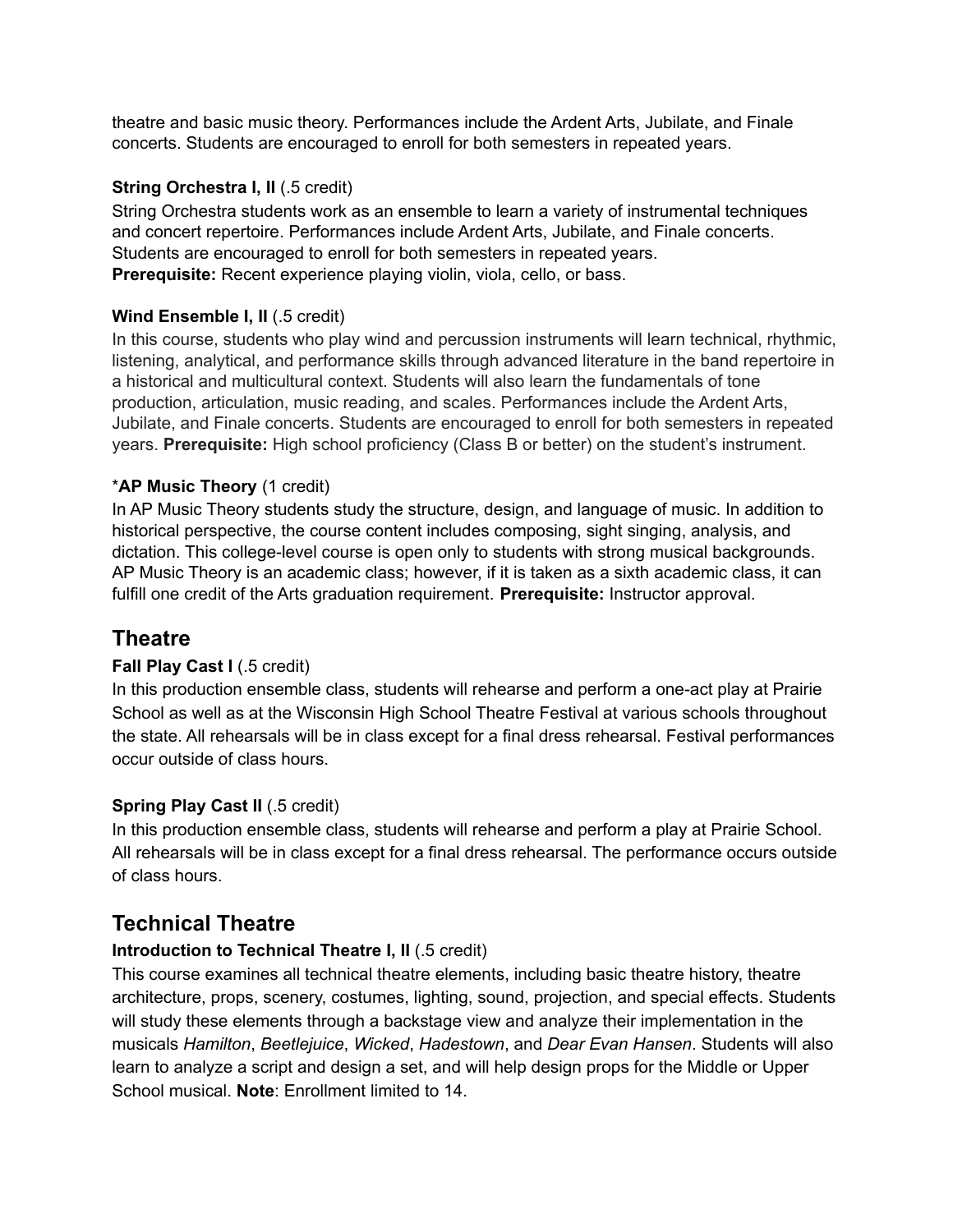#### **Technical Theatre Workshop I, II** (.5 credit)

Students in this course will create the technical elements of the current Prairie School mainstage production. These elements include but are not limited to construction, painting, lighting, props, and sound. Students will refine their abilities in these areas and gain a deeper understanding of the technical theatre process. **Prerequisite:** Introduction to Technical Theatre or instructor approval. **Note**: Enrollment limited to 12 if 2 teachers or 6 if 1 teacher.

#### **Technical Theatre Design I, II** (.5 credit)

Students in this course will participate in actually designing the Middle or Upper School musical, or theoretically designing a show chosen by the instructor. Design roles include scenery, lighting, costumes, and props, as well as automation or special effects. Students will assume the same design roles for a second actual or theoretical play. Students will also develop modern design skills including but not limited to script analysis, theatrical and historical research, design presentation, collaboration with designers and directors, schedule development, budgeting, material acquisition, and more. Students may enroll in one or both semesters. Junior and senior standing required; sophomore standing with instructor approval. **Note:** Enrollment limited to 8.

#### **Videography & Filmmaking**

#### **Visual Storytelling I, II** (.5 credit)

From pre-production to principal photography and post-production, this course dissects the nuances of video production and provides basic knowledge for creating high-quality video. Students will examine visual design principles such as balance, unity, emphasis, and flow; use methods such as concept mapping and storyboarding; and learn to operate cameras and design scenes to bring their own ideas to life. By the end of this course, students will have begun their own professional-grade portfolios. **Prerequisite:** General Art if freshman or sophomore standing. No prerequisite if junior or senior standing.

#### **Dance**

#### **Dance course credits may be used to satisfy Arts or Health & Fitness requirements.**

#### **Stretch and Strengthen I, II** (.25 credit)

Using a combination of yoga, pilates, calisthenics, and dance warm-ups, this course will focus on stretching and strengthening techniques. Using the body for weight and resistance, these techniques will improve health and decrease risk of injury in day-to-day activities. The main focus is to increase flexibility and strengthen all muscles, especially the core. Students can expect to see results in all ranges of movement, energy, balance, and posture. This course may also be taken for Health & Fitness credit.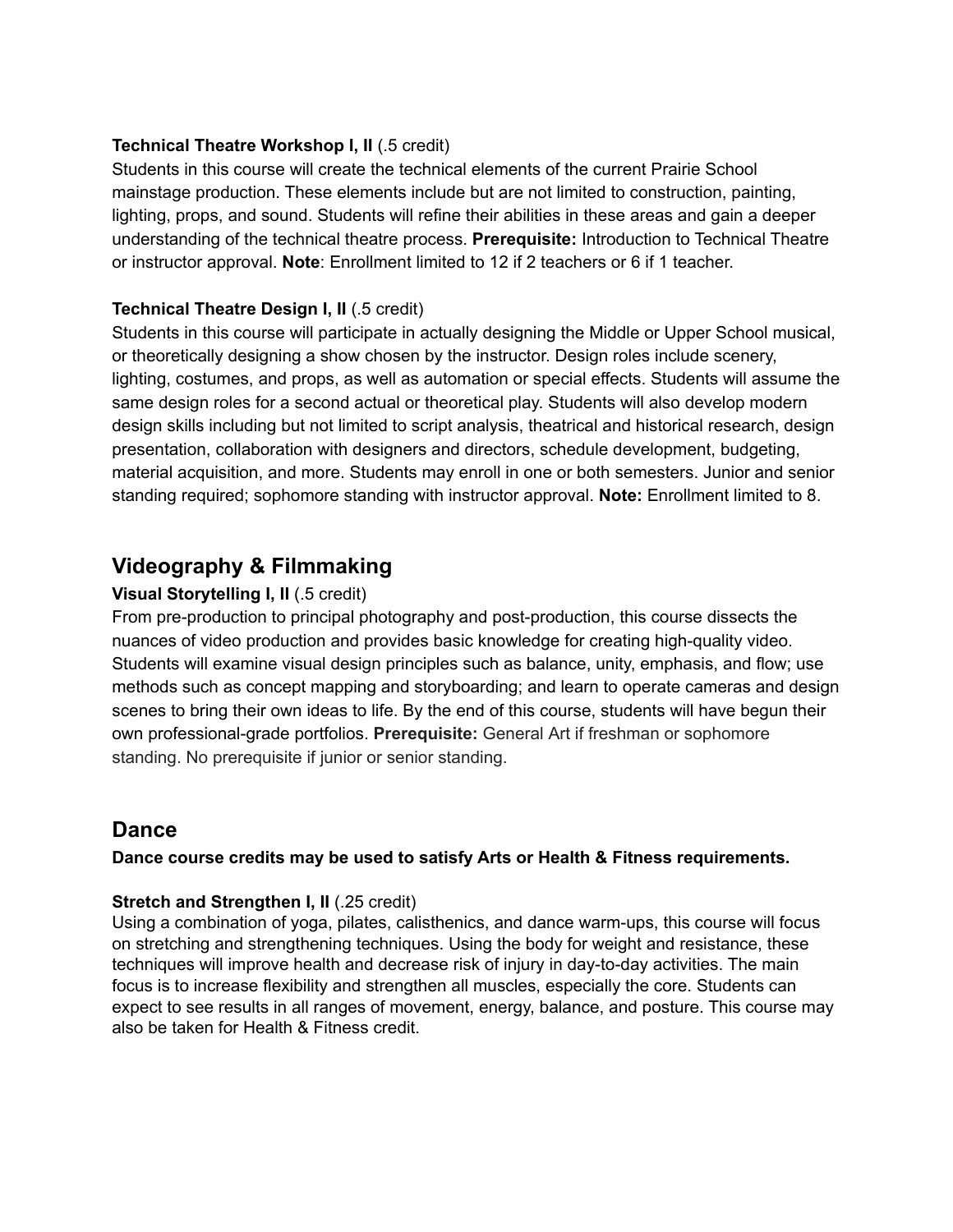#### **Hip Hop Dance II** (.25 credit)

This high-energy class infuses the latest styles of street and social dancing, musicality, and rhythm. Students are encouraged to step outside of the box by bringing their individual style and personality to the movements. Hip hop dance is aerobic and requires students to have the strength and stamina to successfully perform moves. Each class includes upper and lower body conditioning as well as a rigorous warm-up to help prepare students for more intense movements. This course may also be taken for Health & Fitness credit.

### <span id="page-15-0"></span>**SCIENCE**

#### **3 credits required for graduation, one each in Biology, Chemistry, and Physics**

#### **Biology** (1 credit)

This course is designed to survey basic concepts and principles of life. Emphasis is placed on understanding topics through various laboratory activities to develop analysis and reasoning skills. Areas covered include the organization and classification of living organisms (plants, protists, animals, fungi, bacteria), cellular biology, genetics, forensics, and ecology.

#### **Chemistry** (1 credit)

In this course, students are exposed to the fundamentals of chemistry through the investigation of chemical topics pertinent to everyday life. Emphasis is placed on a qualitative understanding of the basic principles with only a minor emphasis on mathematical relationships. Topics include atomic structure, moles and chemical reactions, and the chemistry of everyday materials. Students will conduct problem-based projects where they apply their chemical knowledge to the behavior of matter and energy. This class is not open to seniors.

#### **Honors Chemistry** (1 credit)

In this course, students study the chemical and physical behavior of matter from both a quantitative and qualitative point of view. Considerable time is spent in the laboratory reinforcing concepts and discovering new relationships. Because of the quantitative nature of many concepts, students must have sound, basic algebra skills and experience with logarithms. **Prerequisite**: Prior or concurrent enrollment in Algebra 2.

#### **Physics** (1 credit)

In this course, students experience the science of motion, light, energy, and sound in a highly interactive and conceptual way. Through a series of labs and extended projects, students learn many practical applications of physics to daily life. The concepts covered mirror those of the Honors Physics course, but the level of mathematics is less demanding. This class is not open to seniors.

#### **Honors Physics** (1 credit)

Physics is a study of the basic laws of nature and is the foundation for all other sciences. This is a traditional high school physics course that makes extensive use of mathematical problem-solving techniques. A course of this type is a prerequisite for beginning science or engineering studies in college. The major difference between this course and the Physics course described above is the level of mathematical rigor. Students spend a considerable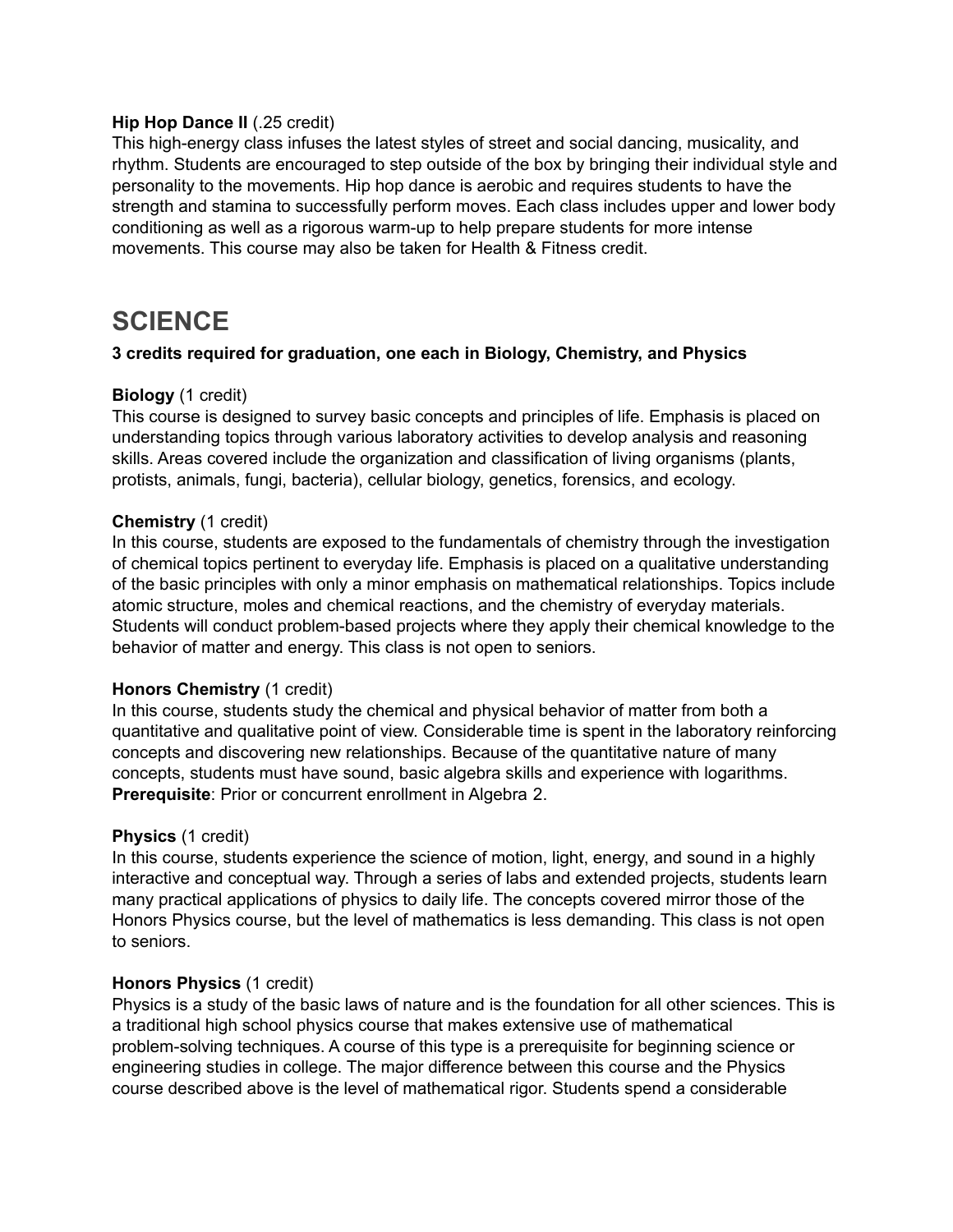amount of time in the laboratory and use computers to help collect and analyze data. **Prerequisite**: Algebra 2 or Accelerated Algebra 2.

#### **Architectural Engineering I** (.5 credit)

Throughout history, architectural engineering has helped humanity redefine the concept of dwelling. This course introduces students to the basic terms, materials, and systems used in the design and construction of buildings. Through a series of hands-on exercises, students will develop a working knowledge of plans, sections, and elevation; foundation and floor systems; wall and roof systems; moisture and thermal protection; and mechanical and electrical systems. Activities will include analyzing and modifying existing structures, building representative models, and designing original structures. **Prerequisite:** Geometry. Sophomore, junior, or senior standing required.

#### **Advanced Anatomy and Physiology I, II** (.5 credit)

This is a challenging pair of courses in which students learn the structures of the body systems, their functions, how they interact, and what can go wrong. Students will learn new science terminology, must be able to analyze and apply information in the laboratory setting, and must be ready and willing to work at an advanced level. Animal dissection is required. Both courses are designed for students considering a major in health care, athletics, or veterinary medicine. Students may take one or both semesters in either order. Junior or senior standing required.

#### **Environmental Science I: Food, Waste, and Water** (.5 credit)

#### **Environmental Science II: Air and Energy** (.5 credit)

Environmental science is the study of the patterns and processes of the natural world and how these are modified by human activities. While this is a "science" class, it is truly interdisciplinary because both scientific and human factors (e.g., economics, politics, policies, and social culture) affect environmental problems. The course involves lab activities, discussions, debates, and argumentative essays. Students may take one or both semesters in either order. Junior or senior standing required.

#### \***AP Biology** (1 credit)

AP Biology is a college-level introductory biology course in which students explore evolution, cellular processes, energy and communication, genetics, information transfer, ecology, and interactions. Using modeling activities, inquiry-based investigations, independent projects, analogies, and puzzles, students expand their content knowledge to develop science process skills. Students work collaboratively and independently to develop their ability to design investigations, collect and analyze data, and make claims that are well-supported with evidence, reasoning, and statistics. The syllabus incorporates the recommendations of the College Board AP program. **Prerequisites**: Biology and either Chemistry or Honors Chemistry.

#### \***AP Chemistry** (1 credit)

This course duplicates the experiences and rigor of a college-level introductory chemistry course designed for science and engineering majors. In addition to topics studied in Honors Chemistry, students study reaction kinetics, equilibrium, acids and bases, redox reactions, electrochemistry, and thermodynamics. Lengthy, complex lab experiments designed to complement the classroom portions of the course are conducted approximately once every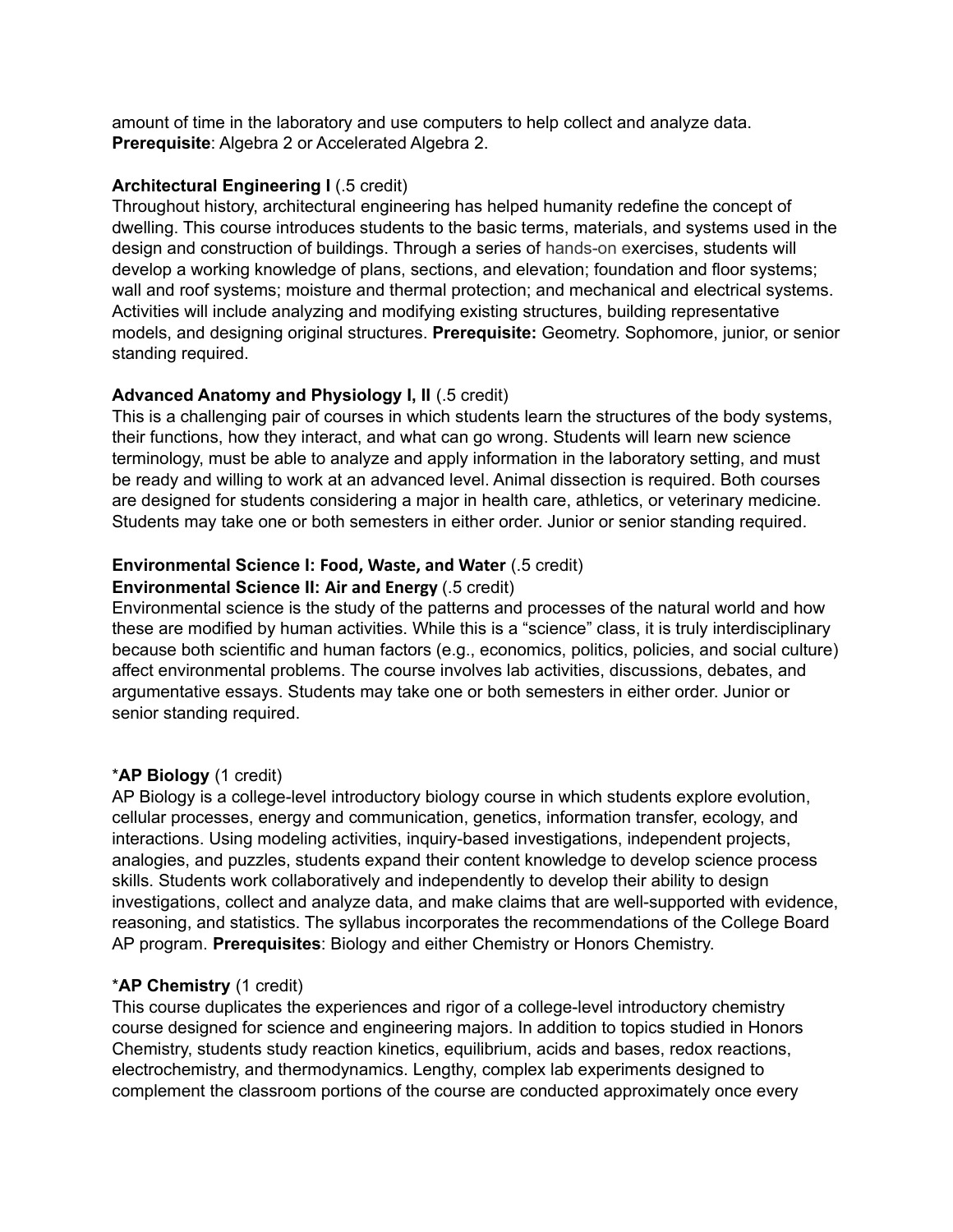rotation and begin at 7:30 a.m. The syllabus incorporates the recommendations of the College Board AP program. **Prerequisites**: Honors Chemistry and prior or concurrent enrollment in Honors Physics.

#### **\*AP Physics 2** (1 credit)

This is an algebra-based, college-level introductory physics course that provides students with a solid foundation in thermodynamics and kinetic theory, fluid statics and dynamics, electrostatics, DC and RC circuits, magnetic fields and electromagnetism, physical and geometric optics, and quantum, atomic and nuclear physics. Through inquiry-based learning and hands-on lab explorations, students develop critical thinking and reasoning skills. The syllabus incorporates the recommendations of the College Board AP program. **Prerequisites**: Honors Chemistry, Honors Physics, and Algebra 2 or Accelerated Algebra 2.

#### \***AP Environmental Science** (1 credit)

This course provides students with the scientific principles, concepts, and methodologies required to understand the interrelationships of the natural world. Students will identify and analyze environmental problems both natural and human-made, evaluate the relative risks associated with these problems, and examine alternative solutions for resolving and/or preventing them. The syllabus incorporates the recommendations of the College Board AP program. **Prerequisites**: Biology and prior or concurrent enrollment in Chemistry or Honors Chemistry.

## **SOCIAL STUDIES**

#### **3 credits required for graduation**

#### **History of the Classical World** (1 credit)

This course for freshmen surveys the development of complex civilizations in the ancient Mediterranean world from the Paleolithic period through Late Antiquity. Emphasis is placed on the major developments in the political, social, and economic history of the ancient Near East, Egypt, Greece, and Rome, with special attention to those institutions and ideas that significantly influenced the development of western civilization.

#### **History of the Modern World** (1 credit)

This course for sophomores examines the period from 1450 to the present through in-depth study of the forces that created the 21st century, such as economic globalization and interdependence, political and ideological conflicts, global and national identities, and the power of culture and technology to shape human events. Students develop analytical skills to deeply explore connections between historical and current events, read primary and secondary sources, and produce independent research. As a learning community, students also engage in civil discussion and collaboration with their peers. Each student completes a major research project with collaborative components.

#### **United States History** (1 credit)

This course for juniors gives students a broad overview of United States history and the political, economic, and social processes that combined to create this country. A textbook and variety of supplemental materials stress critical and analytical thinking skills. Through the careful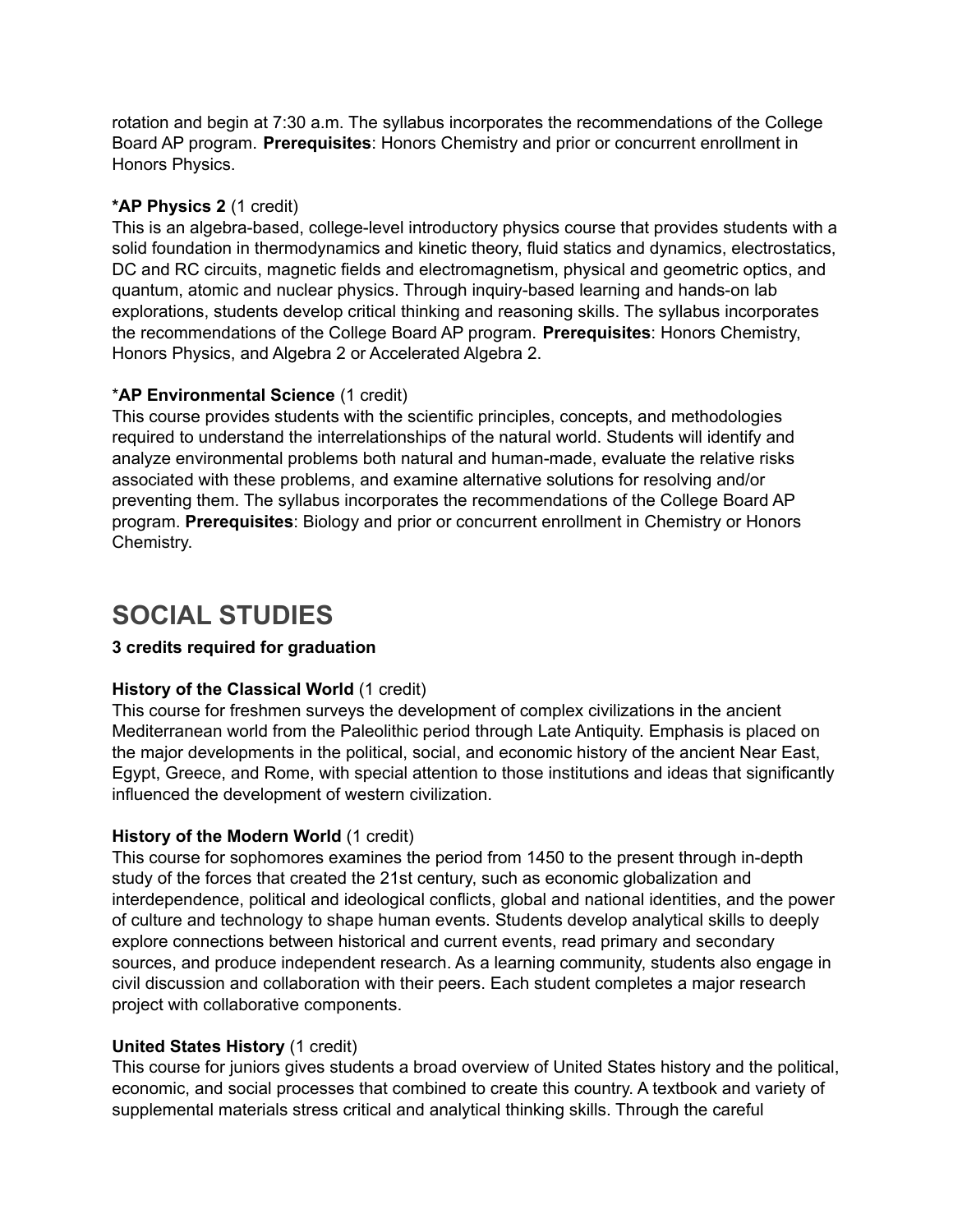investigation, analysis, and examination of primary and secondary sources, students formulate a coherent understanding of those factors that shaped the United States. Students are guided through the basics of formal research in a major essay integrated with their English 11 course. **Note**: Either U.S. History or AP U.S. History is required for graduation.

#### **Economics I** (.5 credit)

"Everyone must, to some extent, act as his own economist—in his private life and as a citizen—and both he and the community will be better served if he is well informed and can think clearly and objectively about economic questions" (National Task Force on Economic Education). This course is a basic introduction to macroeconomics and microeconomics. Critical thinking using economic reasoning is emphasized. Senior standing required.

#### **Government and Politics I** (.5 credit)

This course focuses on the structure and dynamics of American government, and examines citizenship and civic responsibility. Particular emphasis is placed on the Constitution and Constitutional Convention, the evolution and growth of the modern federal government, and contemporary American politics. Students study federalism, individual political participation, civil rights and liberties, and the expansion of the size and scope of the federal government during the 20th century. Students also engage in a series of informed debates on current political issues to better form their own educated opinions on both specific issues and broader political ideologies. Senior standing required.

#### **History of Warfare I** (.5 credit)

This course introduces students to the ways in which warfare has been practiced throughout history. Students examine the institutions of armies and how the position of the warrior has evolved, the impact on history of warfare and the weapons used to wage it, and the tactical, strategic, and logistical decisions that have separated history's war-winners from its war-losers. The course also examines ways in which people have tried both successfully and unsuccessfully to prevent wars, and how lasting peace has historically been achieved. Senior standing required.

#### **The 21 st Century American Experience: The Unfinished Project I** (.5 credit)

This seminar course focuses on the modern American experience by exploring the following themes: economic opportunity, individual and government responsibilities and rights, inclusivity and shared purpose, and human impact on the environment. The course addresses these Essential Questions: What is the American dream today? What does it mean to be a "city upon a hill" in the 21st century? What duty do we owe each other? How do we build community? How do we balance freedom and responsibility? How do our actions impact others and the environment? Senior standing required.

#### **Comparative Religions II** (.5 credit)

In this course, students analyze the major world religions, with particular attention to the origins, historical development, and principal themes/belief systems of nine major world religions that have played an enormous role in shaping world civilizations and human cultures. As globalization creates an increasingly intertwined and interdependent world, students need to understand how these belief systems have contributed to it. Therefore, this course focuses on current events and controversies surrounding the great religions and familiarizes students with this material to help them become more compassionate, empathetic, and understanding, yet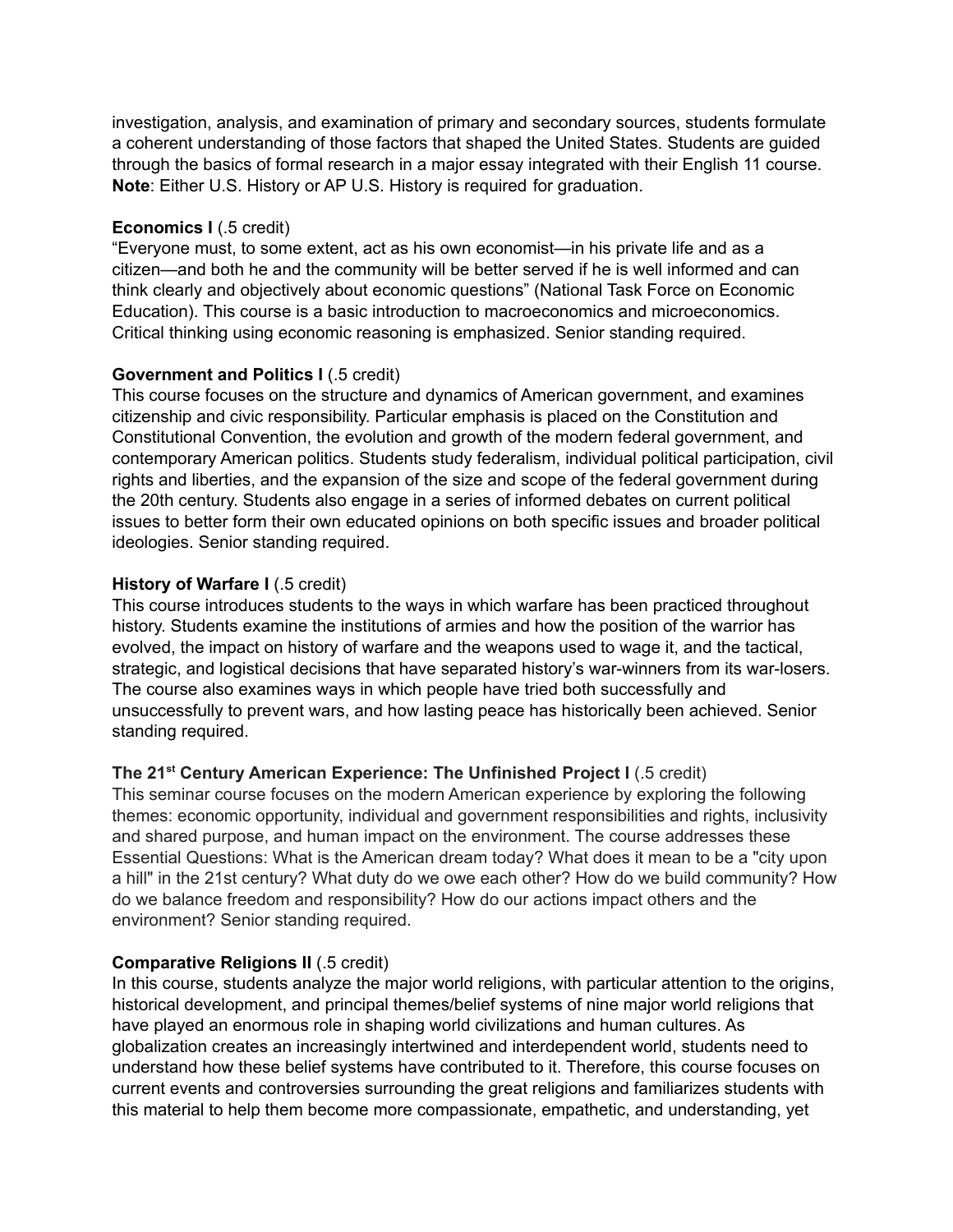careful to recognize the conflict and danger that often accompany religious zealotry. Senior standing required.

#### **History on Film II** (.5 credit)

This course examines various films to examine the popular interpretations and revisions of history as shown by Hollywood. Students will analyze both the films themselves and the historical events they purport to portray, diving deeply into questions such as, Why were these films made? How closely do the events of the film correspond to what is known and documented in historical sources? What choices did the directors make to please or influence their audiences? What influences and biases, both overt and subconscious, put pressure on the writers and directors to slant, modify, or outright change the documented historical facts? Students will gain a new appreciation for the deep facts of history, and the way in which film has been and can be used as a social and political tool. Selected films may include but are not limited to *Gladiator*, *Kingdom of Heaven*, *Aleksandr Nevskii*, *Braveheart*, *Glory*, *Lincoln*, *Birth of a Nation*, *1917*, *Battleship Potemkin*, *Casablanca*, *The Great Escape*, and *Saving Private Ryan*. Senior standing required.

#### **\*AP Comparative Government II** (.5 credit)

This survey course in comparative politics examines six countries: Britain, Russia, Mexico, China, Iran, and Nigeria. The course focuses on political and economic institutions in the modern era and asks students to compare both function and outcome. The course is relevant and dynamic as it is closely tied to current events. It also requires students to reflect on political and economic choices in the United States. This course makes an excellent companion to two fall electives: Government & Politics and Economics. The syllabus incorporates the recommendations of the College Board AP program. Senior standing required.

#### \***AP United States History** (1 credit)

In this course, students undertake a rigorous exploration of United States history with an emphasis on independent thought. The course focuses on the areas of United States history that are stressed in the AP exam and utilizes a college-level textbook and a variety of supplemental materials. Advanced analytical writing skills and student initiative are stressed. Students must be prepared for college-level expectations in the study of U.S. history and a substantial reading and writing load. Students are guided through the basics of formal research in an essay integrated with their English 11 course. The syllabus incorporates the recommendations of the College Board AP program. **Note**: Either U.S. History or AP U.S. History is required for graduation.

#### \***AP World History** (1 credit)

As the AP World History materials note, "The purpose of the AP World History course is to develop greater understanding of the evolution of global processes and contacts in different types of human societies. This understanding is advanced through a combination of selective factual knowledge and appropriate analytical skills. The course highlights the nature of changes in global frameworks and their causes and consequences, as well as comparisons among major societies. Specific themes provide further organization to the course, along with consistent attention to contacts among societies that form the core of world history as a field of study." The time period studied is 8000 B.C.E. to the end of the 20th century. Assessments are shaped by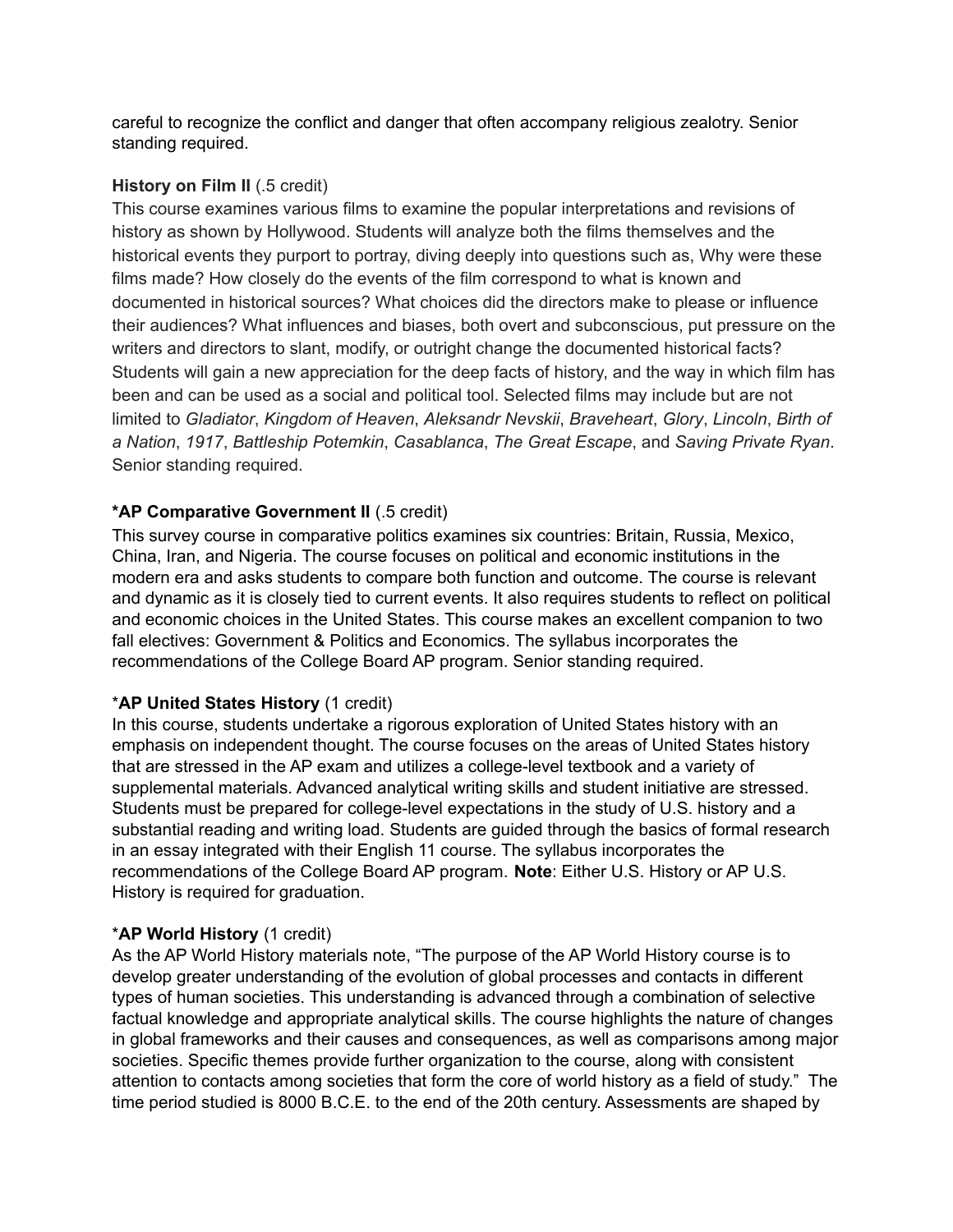the AP exam and consist of primary and secondary source analyses, essays, and multiple-choice tests. The syllabus incorporates the recommendations of the College Board AP program. Sophomore standing required.

## **VISUAL ARTS**

#### **1.75 credit of Visual Arts and/or Performing Arts (p. 13-15) required for graduation**

With the exception of introductory and AP courses, students can repeatedly enroll in Visual Arts courses.

#### **General Art I, II** (.5 credit)

This course is designed primarily for freshmen and sophomores but is open to any Upper School student. Students are introduced to basic skills, techniques, and vocabulary with a variety of visual art materials. Media used may include but are not limited to drawing, painting, printmaking, ceramics, digital design, and fiber. Because General Art I and II differ in coursework, students are welcome to take both semesters, but only one is required to move on to advanced courses.

#### **Advanced Art I, II** (.5 credit)

This course is designed for students who wish to develop their technical artistic skills and dive deeper into the purpose of art. Students will explore topics like commercialism, identity, protest, color theory, and cultural expression. Assignments are more challenging and wilI include in-depth explorations of different media, such as creating a design for screen printing on t-shirts. Students will also have the opportunity to select independent projects, with regular small-group feedback. **Prerequisite**: General Art.

#### **Digital Photography I, II** (.5 credit)

This course is an introduction to digital photography basics, including the skills and vocabulary needed to operate a DSLR camera. Students will also learn digital design and photo manipulation using the Adobe Suite. Limited DSLR's are available for student use; students are welcome to bring their personal devices. **Prerequisite**: General Art. Enrollment limited to 5.

#### **Glass Studio I, II** (.25 credit)

In this course, students will be introduced to several glassmaking processes including fusing, hot working/blowing, cold working, bead making, and casting. Emphasis will be placed on studio safety, skill building, collaboration, and idea development from two-dimensional sketches into three-dimensional glass pieces. **Prerequisite:** General Art if freshman or sophomore standing. No prerequisite if junior or senior standing. Enrollment limited to 6.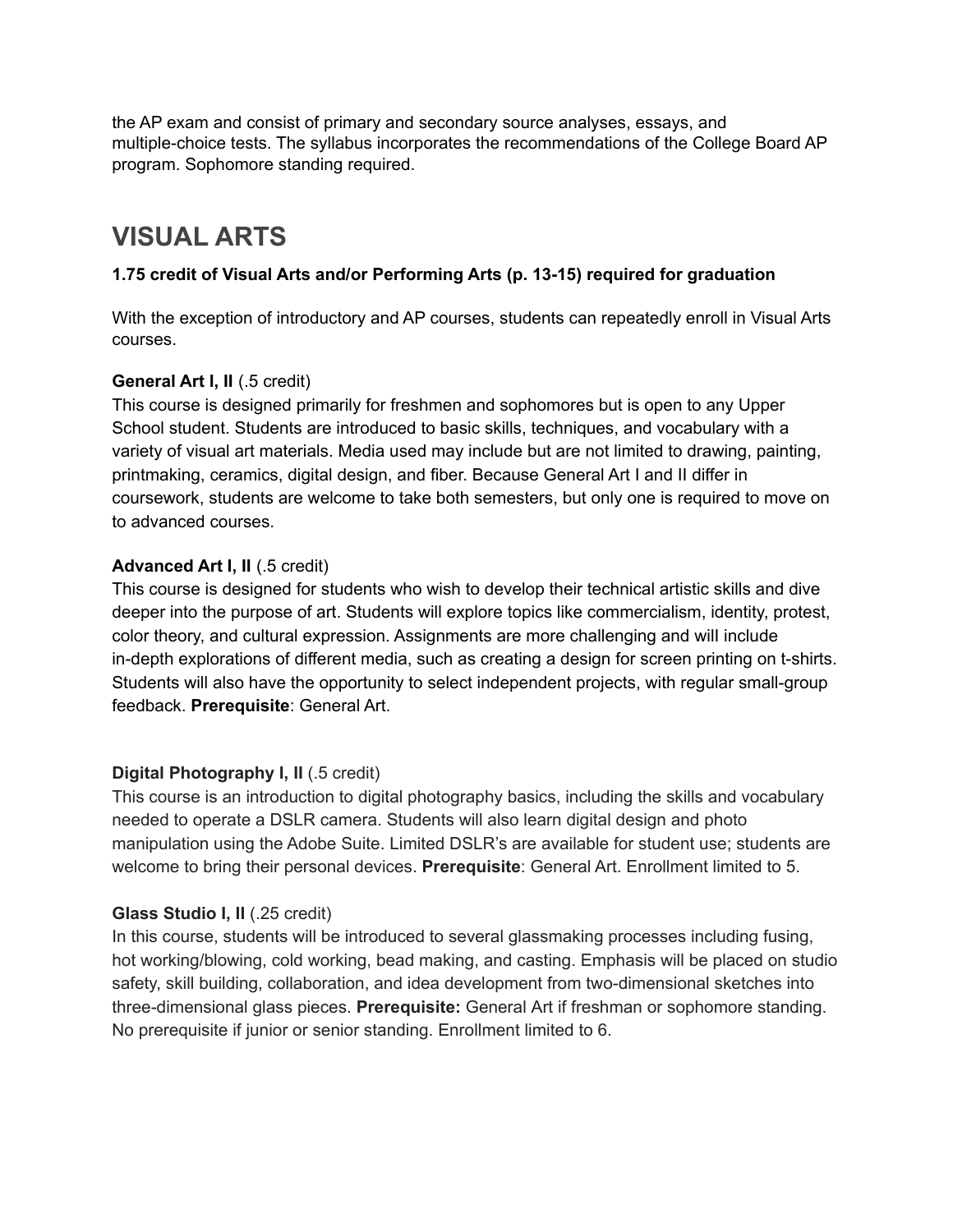#### **Ceramics I** (.5 credit)

In this specialized course, students extend their study of visual art through the medium of clay, using hand-building and throwing techniques. Students build artistic skills analytically, conceptually, and technically by constructing both decorative and functional objects. In order to produce more personalized works, they will also learn unique decorative approaches and glaze applications. **Prerequisite:** General Art if freshman or sophomore standing. No prerequisite if junior or senior standing. Enrollment limited to 12.

#### **Painting I** (.5 credit)

This upper-level course further explores painting techniques and approaches. Students develop a deeper understanding of color mixing, brush work, and various painting styles through the lens of notable historical and contemporary artworks. **Prerequisite**: General Art.

#### **Modern Design Technology II** (.5 credit)

Design technology merges art and science through exciting projects with real-world applications. This course helps students gain knowledge and skill using a variety of machines to create finished products out of wood, plastic, and metal. Students are also introduced to the computer aided design (CAD) and manufacturing process and will have an opportunity to design and create, using a 3D printer, laser cutter, and computer numeric controlled (CNC) machine. Emphasis is on the proper use of tools, principles of design, appreciation for fine craftsmanship, and shop safety. Enrollment limited to 8.

#### **Advanced Drawing II** (.5 credit)

This upper-level course explores the art of drawing and mark making with various materials, including graphite, charcoal, and ink. Advanced skills include practice in perspective, observational work, grid manipulation, and abstraction. **Prerequisite**: General Art.

#### **\*AP 2-D Art & Design** (1credit)

The AP Studio Art Program is a year-long course to guide students in the development of a visual art portfolio. Students' portfolios should demonstrate skills and ideas developed, refined, and applied throughout the course to produce visual compositions of 2-D Design. Portfolios are evaluated based on standardized scoring descriptors aligned with skills and understanding developed in college foundation courses. **Prerequisite:** General Art, plus two additional Visual Art courses. Junior or senior standing required.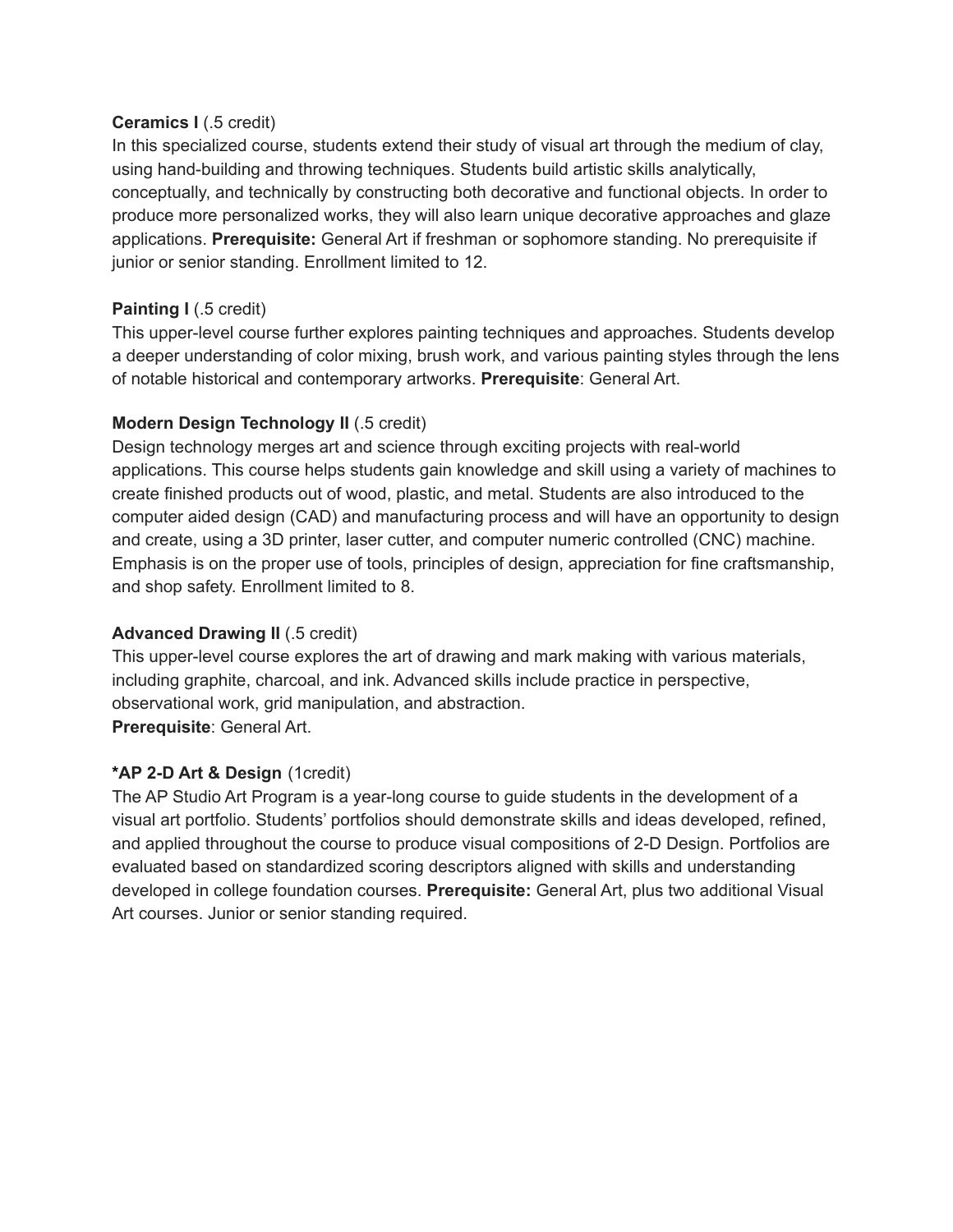## **WORLD LANGUAGES**

#### **3 credits/levels in one language required for graduation**

#### **Chinese**

#### **Note: A grade of C- (70%) or better is needed to proceed to the next level of study.**

#### **Chinese 1 (Mandarin)** (1 credit)

This is an introductory course designed for students who have had no previous study of Mandarin Chinese. Speaking and listening skills are emphasized through the use of multimedia, classroom exercises, and other teaching methods. Chinese writing, pinyin and tonal systems are introduced. Culture, history, and other aspects of the language are taught.

#### **Chinese 2 (Mandarin)** (1 credit) (not offered in 2022-23)

Students who have successfully completed Mandarin Chinese 1 continue their study of grammar, vocabulary, writing, reading, and culture. Conversation, writing, and speaking are emphasized.

#### **Chinese 3 (Mandarin)** (1 credit)

In this course, students attain a solid grasp of the basic vocabulary and grammar needed to carry on a conversation. Students practice reading, writing, listening, and speaking skills, using a variety of multimedia, workbook exercises, composition topics, short readings, movies, and listening exercises.

#### **Chinese 4 (Mandarin)** (1 credit)

This course develops functional, communicative language ability using reinforcement and expansion. Students are expected to begin the course with knowledge of grammatical structures and vocabulary from previous courses. Students are exposed to more Chinese words, and can recognize and use them correctly. Emphasis is placed on speaking, reading, and writing.

#### **Chinese 5 (Mandarin)** (1 credit)

This course further develops communication skills. A discussion format and communicative activities emphasize student participation. The course features high-interest topics and integration of language and culture through Chinese art, music, and literature. Thematic units are used to increase both written and spoken expression.

#### **French**

**Please note: A grade of C- (70%) or better is needed to proceed to the next level of study.**

#### **French 1** (1 credit)

This course is for students who have had no previous study of French. The course uses an oral-aural approach that emphasizes speaking and listening through classroom exercises, videos, and a workbook. Basic vocabulary, reading, and writing skills are taught through the study of French-speaking cultures.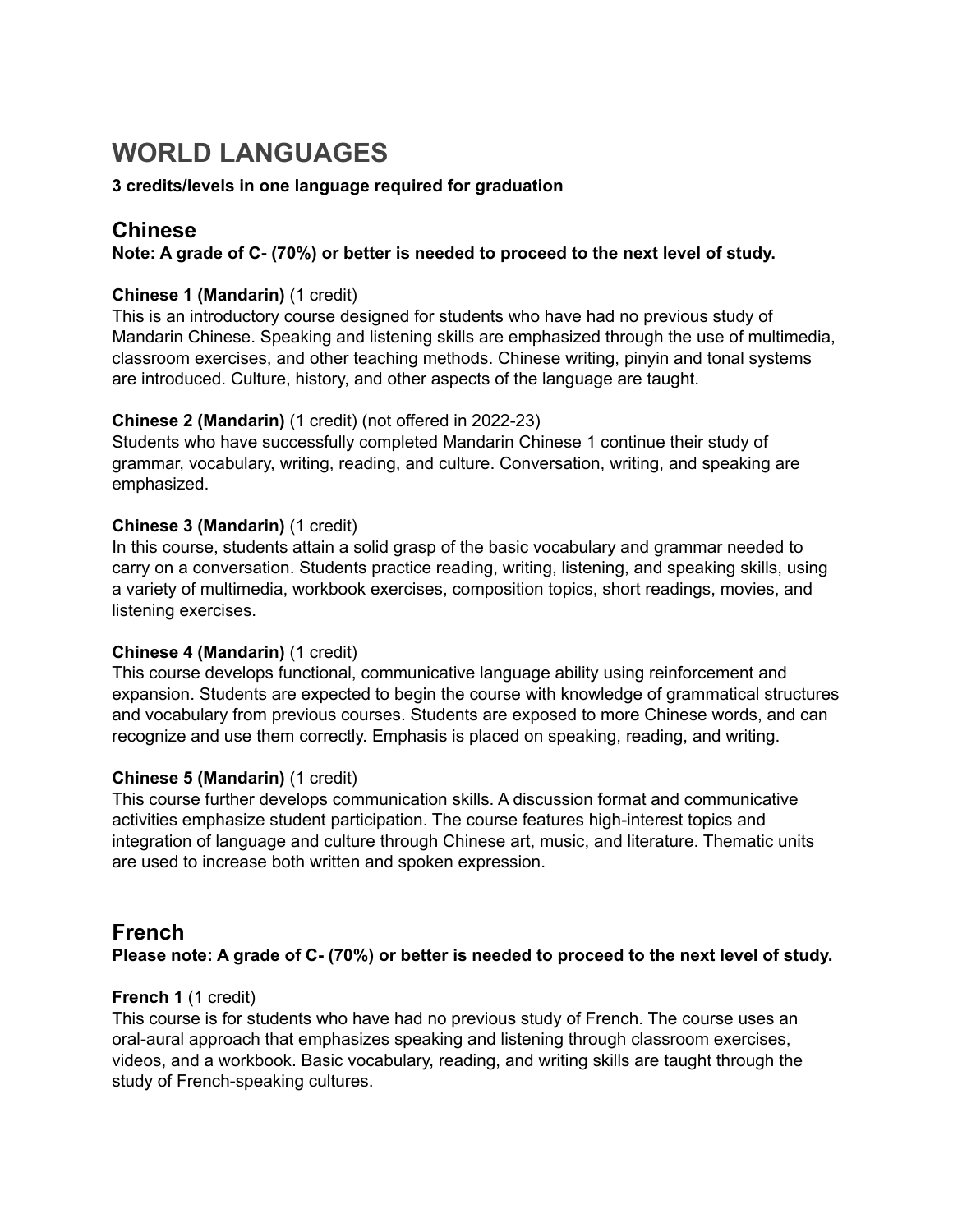#### **French 2** (1 credit)

Students who have successfully completed French 1 continue their study of grammar, vocabulary, writing, reading, and culture.

#### **French 3** (1 credit)

This course completes the presentation of grammatical structures at the beginning level and introduces intermediate concepts. Testing is proficiency based, requiring competence in reading, writing, listening, and speaking. Students practice the four skills through pair work, written workbook exercises, compositions, short readings, and listening exercises.

#### **French 4** (1 credit)

This course offers a combined course of grammar, oral expression, and literary study to promote the advancement of the four language skills. Review and study of intermediate and advanced grammatical concepts prepare students to use a higher level of language in both spoken and written contexts, and French 4 prepares the more conscientious student for success in the French 5 AP Language course. Emphasis is placed on self-expression in paired activities and group discussions relevant to the literature or thematic material being studied. Throughout the year, students read and discuss a short novel and several short stories.

#### **French 5** (1 credit)

This course further develops intermediate communication skills. A discussion format and communicative activities emphasize speaking and listening skills. Thematic units are used to increase both written and spoken expression, and a grammar review workbook is used to further grammatical skills.

#### \***AP French 5 - Language** (1 credit)

This course is designed for students who have a strong grasp of the vocabulary and grammatical structures taught in previous courses and prepares them to take the AP French Language exam. Students read a selection of authentic texts. A discussion format emphasizes speaking and listening skills. In addition, students are expected to increase their vocabulary and improve their grammatical skills through essay writing and oral presentations. Thematic units provide topics of class discussion designed to enhance contemporary vocabulary and reading comprehension as well as an up-to-date view of French culture. The syllabus incorporates the recommendations of the College Board AP program.

#### **Spanish**

#### **Please note: A grade of C- (70%) or better is needed to proceed to the next level of study.**

#### **Spanish 1** (1 credit)

This course is designed for students who have had little or no previous exposure to Spanish. It emphasizes listening and speaking skills and introduces the study of Spanish-speaking cultures.

#### **Spanish 2** (1 credit)

Students who have successfully completed Spanish 1 continue their study of vocabulary, grammar, and culture. Communication is also emphasized in this course.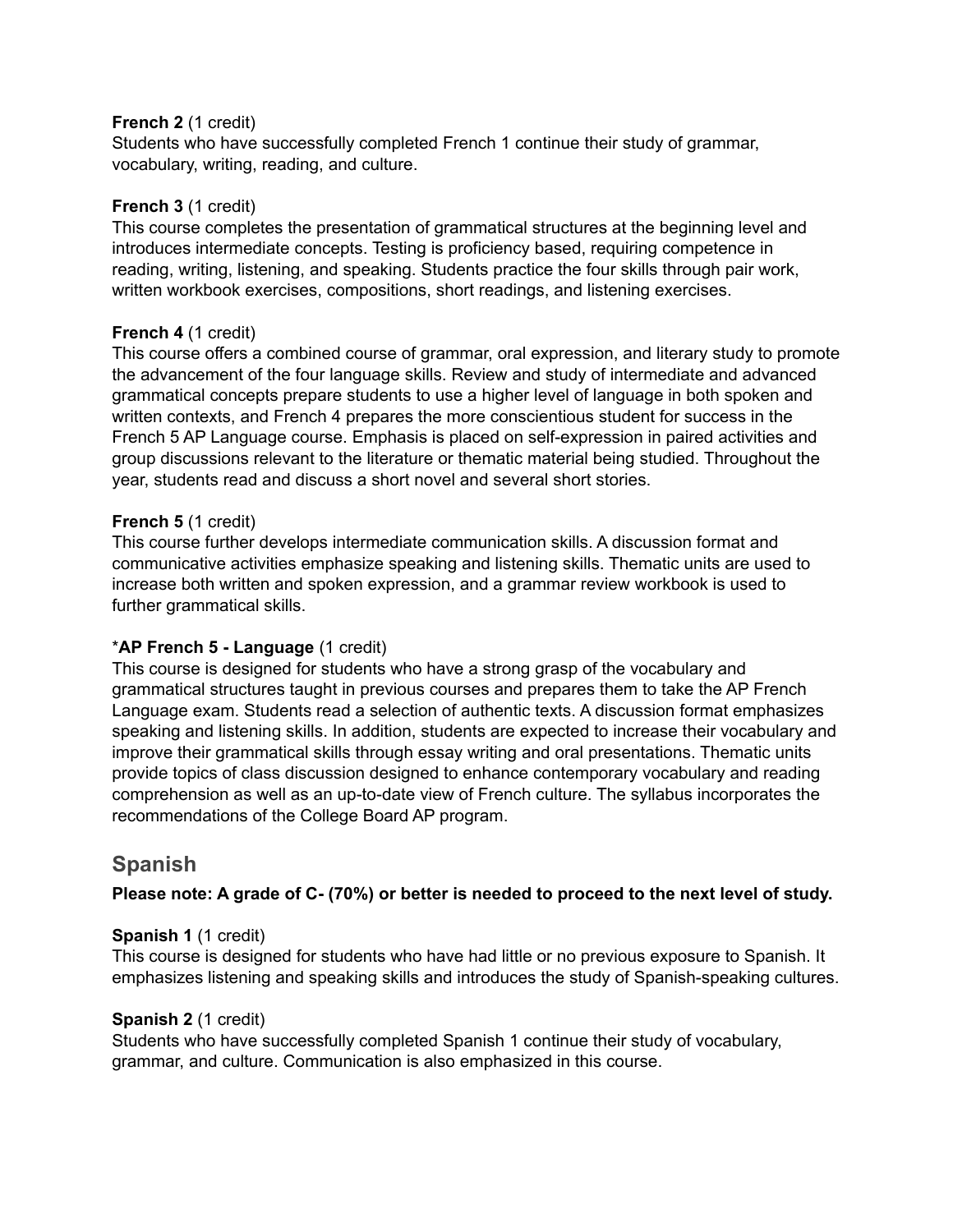#### **Spanish 3** (1 credit)

In this course, students attain a solid grasp of the basic vocabulary and grammar needed to express themselves at an elementary level. Students practice reading, writing, listening, and speaking through pair work, written workbook exercises, compositions, short readings, and listening exercises.

#### **Spanish 4** (1 credit)

In this course, students develop functional, communicative language ability at the intermediate level, using reinforcement, expansion, and synthesis. Students are expected to begin the course with knowledge of grammatical structures and vocabulary emphasized in previous courses. Class time focuses on practicing grammatical structures and vocabulary in meaningful conversation.

#### **Spanish 5** (1 credit)

In this course, students improve communication skills while learning about the Hispanic world. A discussion format and communicative activities emphasize student participation. The course features high-interest topics, a review of selected grammatical topics, and an integration of language and culture through the active use of art, music, and literature from the Spanish-speaking world. Active, personalized, and real communication about actual issues and experiences are stressed.

#### \***AP Spanish 5 - Language** (1 credit)

This course is intended for students who have a strong grasp of the vocabulary and grammatical structures taught in previous courses and wish to develop high-level proficiency in all four language skills: listening, speaking, reading, and writing. Students read a selection of authentic texts. A discussion format emphasizes speaking and listening skills. In addition, students are expected to increase their vocabulary and improve their grammatical skills through essay writing and oral presentations. Thematic units provide topics of class discussion designed to enhance contemporary vocabulary and reading comprehension as well as an up-to-date view of Spanish culture. The syllabus incorporates the recommendations of the College Board AP program.

**\*** AP students in any discipline may elect to take the AP Exam in May. A score of 3 or better on a scale of 5 on this national exam qualifies the student for advanced placement and/or credit at many colleges.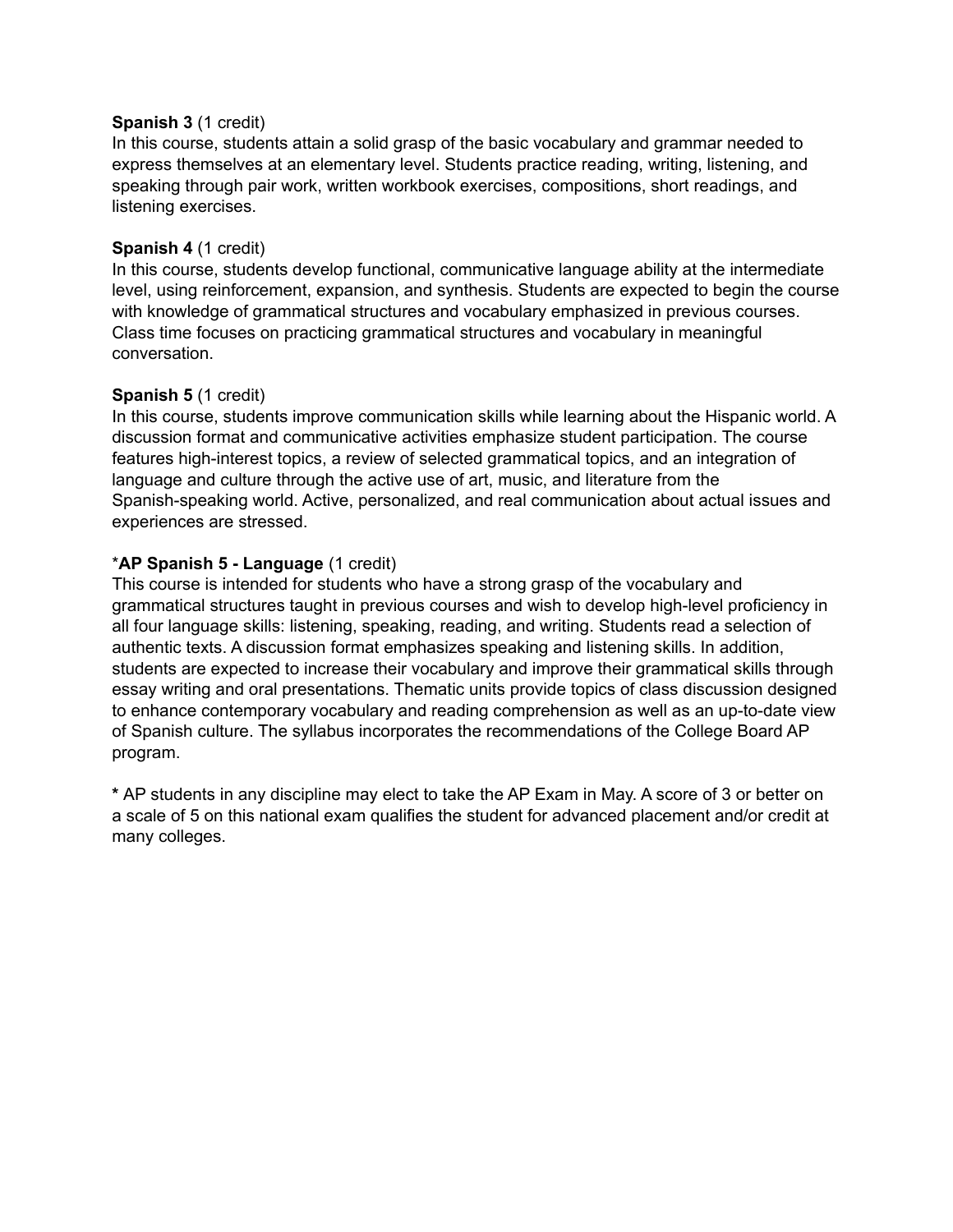## **Appendix**

## **Co-Curricular Opportunities and Points**

| <b>Athletics</b>                | <b>General Points</b>                                                                 |  |  |  |
|---------------------------------|---------------------------------------------------------------------------------------|--|--|--|
| <b>Team Member</b>              | $3^*$                                                                                 |  |  |  |
| Manager                         | $1 - 3*$                                                                              |  |  |  |
| <b>Performing Arts</b>          |                                                                                       |  |  |  |
| Plays, musicals (actors)        | $3^*$                                                                                 |  |  |  |
| Stagecraft/Tech                 | $1 - 3*$                                                                              |  |  |  |
| <b>Pit Orchestra Musicians</b>  | $1 - 3*$                                                                              |  |  |  |
| Jazz                            | $1 - 3*$                                                                              |  |  |  |
| <b>Regional and State Solo</b>  |                                                                                       |  |  |  |
| & Ensemble Contests             | 1                                                                                     |  |  |  |
| Chorale                         | 1                                                                                     |  |  |  |
| <b>Publications</b>             |                                                                                       |  |  |  |
| Yearbook                        | $\mathbf 1$                                                                           |  |  |  |
| Editor-in-charge                | 3                                                                                     |  |  |  |
| <b>Academic Competitions</b>    |                                                                                       |  |  |  |
| Forensics                       | $1 - 2^*$                                                                             |  |  |  |
| Model OAS                       | $1 - 2^*$                                                                             |  |  |  |
| Model UN                        | $1 - 2^*$                                                                             |  |  |  |
| <b>ROV</b>                      | $\mathbf{1}$                                                                          |  |  |  |
| Science Olympiad                | $1 - 3*$                                                                              |  |  |  |
| <b>Regional and State World</b> |                                                                                       |  |  |  |
| Language Contests               | $\mathbf 1$                                                                           |  |  |  |
| <b>Schoolwide Organizations</b> |                                                                                       |  |  |  |
| <b>Student Government</b>       | $1*$                                                                                  |  |  |  |
| Outside-of-School Activities*   |                                                                                       |  |  |  |
| <b>Music Lessons</b>            |                                                                                       |  |  |  |
| <b>Scouts</b>                   |                                                                                       |  |  |  |
| Youth Groups                    |                                                                                       |  |  |  |
| <b>Club Sports</b>              |                                                                                       |  |  |  |
|                                 | Religious activities (must be pre-approved by Upper School Co-curricular Coordinator) |  |  |  |

Other activities submitted for pre-approval (dance, martial arts, equestrian training, etc.)

\*Credit assigned by coach/teacher based on participation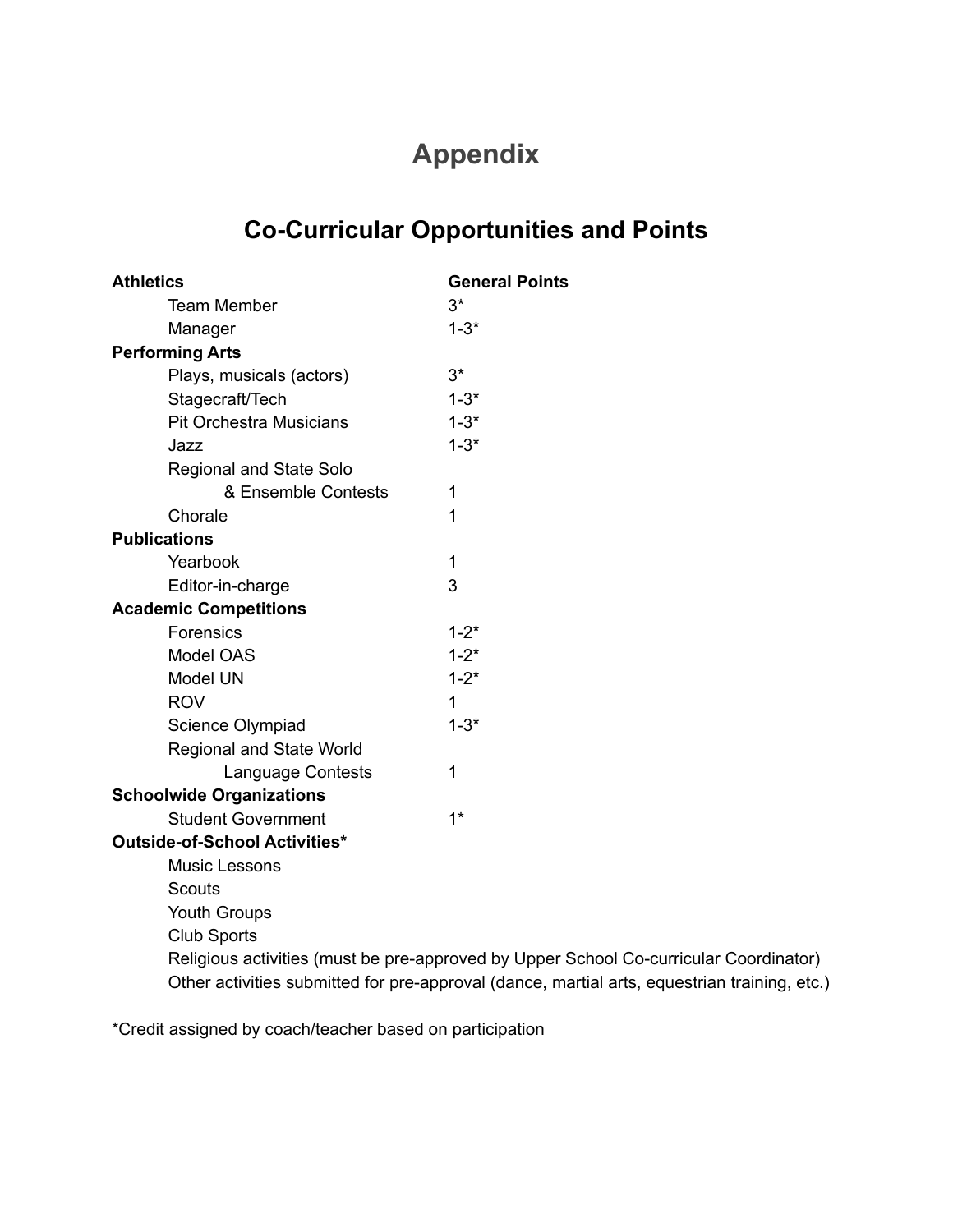## **Exercise Requirement Opportunities**

<span id="page-26-0"></span>All exercise requirement forms can be accessed electronically in Google Drive. Students are expected to complete and submit all forms electronically**.**

#### **Approved On-campus Exercise Activities (involvement based on program)**

- Involvement in school-sponsored Interscholastic Sports
- Involvement in a Health & Fitness or Dance class
- Involvement as a dancer in a musical theater production

#### **Approved Personal Fitness Program (weekly participation: 3 days a week/per semester)**

- Weight training
- Walking/Running program
- Open sports (tennis, basketball, or soccer)
- Approved off-campus activity

#### **Process to meet the Exercise Requirement with Off-campus Personal Fitness Program**

- Obtain pre-approval from Fitness Center Director Zach Perkins
- Maintain a log via GoogleForm of weekly activities with participation verified by an adult sponsor.

#### **Examples of Off-campus Personal Fitness Activities (subject to approval as outlined above)**

- Dance lessons at a professional dance studio
- Supervised personal fitness training
- Club sports (basketball, soccer, volleyball, curling, hockey, ice skating, gymnastics, etc.)
- Horseback riding